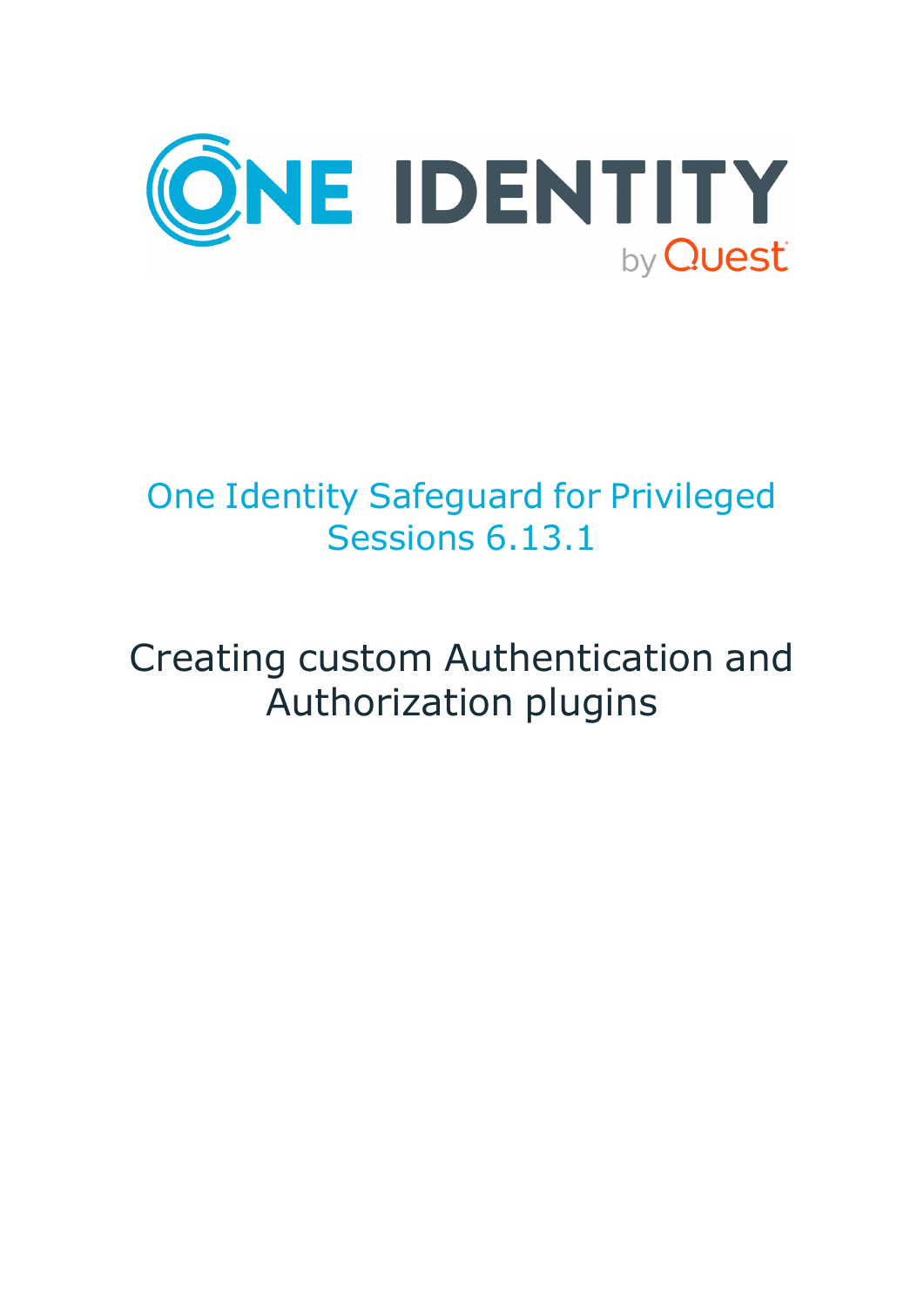#### **Copyright 2022 One Identity LLC.**

#### **ALL RIGHTS RESERVED.**

This guide contains proprietary information protected by copyright. The software described in this guide is furnished under a software license or nondisclosure agreement. This software may be used or copied only in accordance with the terms of the applicable agreement. No part of this guide may be reproduced or transmitted in any form or by any means, electronic or mechanical, including photocopying and recording for any purpose other than the purchaser's personal use without the written permission of One Identity LLC .

The information in this document is provided in connection with One Identity products. No license, express or implied, by estoppel or otherwise, to any intellectual property right is granted by this document or in connection with the sale of One Identity LLC products. EXCEPT AS SET FORTH IN THE TERMS AND CONDITIONS AS SPECIFIED IN THE LICENSE AGREEMENT FOR THIS PRODUCT, ONE IDENTITY ASSUMES NO LIABILITY WHATSOEVER AND DISCLAIMS ANY EXPRESS, IMPLIED OR STATUTORY WARRANTY RELATING TO ITS PRODUCTS INCLUDING, BUT NOT LIMITED TO, THE IMPLIED WARRANTY OF MERCHANTABILITY, FITNESS FOR A PARTICULAR PURPOSE, OR NON-INFRINGEMENT. IN NO EVENT SHALL ONE IDENTITY BE LIABLE FOR ANY DIRECT, INDIRECT, CONSEQUENTIAL, PUNITIVE, SPECIAL OR INCIDENTAL DAMAGES (INCLUDING, WITHOUT LIMITATION, DAMAGES FOR LOSS OF PROFITS, BUSINESS INTERRUPTION OR LOSS OF INFORMATION) ARISING OUT OF THE USE OR INABILITY TO USE THIS DOCUMENT, EVEN IF ONE IDENTITY HAS BEEN ADVISED OF THE POSSIBILITY OF SUCH DAMAGES. One Identity makes no representations or warranties with respect to the accuracy or completeness of the contents of this document and reserves the right to make changes to specifications and product descriptions at any time without notice. One Identity does not make any commitment to update the information contained in this document.

If you have any questions regarding your potential use of this material, contact:

One Identity LLC. Attn: LEGAL Dept 4 Polaris Way Aliso Viejo, CA 92656

Refer to our Web site [\(http://www.OneIdentity.com](http://www.oneidentity.com/)) for regional and international office information.

#### **Patents**

One Identity is proud of our advanced technology. Patents and pending patents may apply to this product. For the most current information about applicable patents for this product, please visit our website at [http://www.OneIdentity.com/legal/patents.aspx.](http://www.oneidentity.com/legal/patents.aspx)

#### **Trademarks**

One Identity and the One Identity logo are trademarks and registered trademarks of One Identity LLC. in the U.S.A. and other countries. For a complete list of One Identity trademarks, please visit our website at [www.OneIdentity.com/legal](http://www.oneidentity.com/legal). All other trademarks are the property of their respective owners.

#### **Legend**

**WARNING: A WARNING icon highlights a potential risk of bodily injury or property** œ **damage, for which industry-standard safety precautions are advised. This icon is often associated with electrical hazards related to hardware.**

**CAUTION: A CAUTION icon indicates potential damage to hardware or loss of data if instructions are not followed.**

SPS Creating custom Authentication and Authorization plugins Updated - 12 April 2022, 12:36 Version - 6.13.1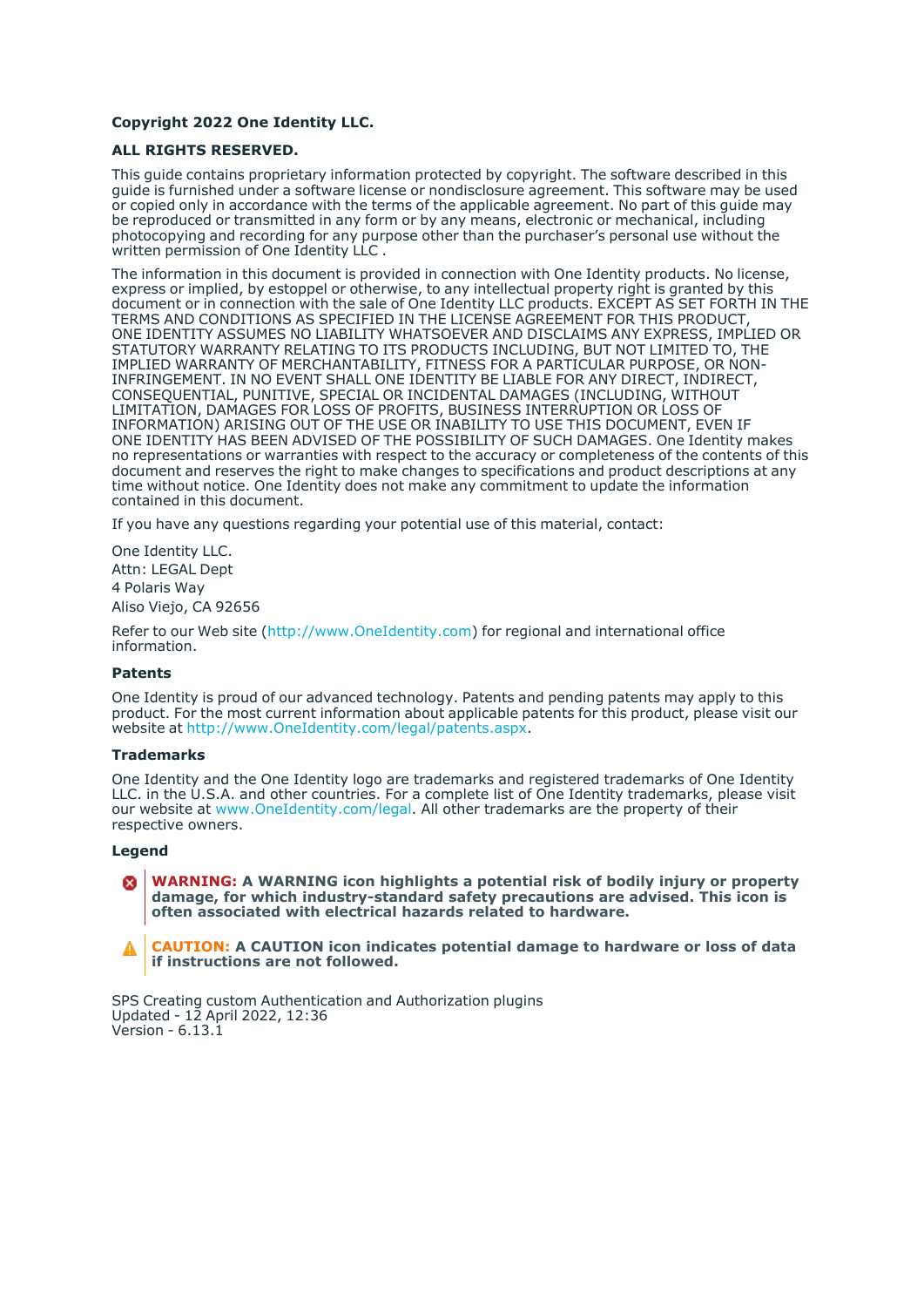## **Contents**

| The main.py module measures and the main part of the main part of the main part of the main state of the main state of the main state of the main state of the main state of the main state of the main state of the main stat       |     |
|--------------------------------------------------------------------------------------------------------------------------------------------------------------------------------------------------------------------------------------|-----|
|                                                                                                                                                                                                                                      |     |
|                                                                                                                                                                                                                                      |     |
|                                                                                                                                                                                                                                      |     |
|                                                                                                                                                                                                                                      |     |
|                                                                                                                                                                                                                                      |     |
|                                                                                                                                                                                                                                      |     |
|                                                                                                                                                                                                                                      |     |
|                                                                                                                                                                                                                                      | .30 |
|                                                                                                                                                                                                                                      |     |
| <b>Contacting us 22 All and 23 All and 23 All and 24 All and 24 All and 24 All and 24 All and 24 All and 24 All and 24 All and 24 All and 24 All and 24 All and 25 All and 26 All and 26 All and 26 All and 26 All and 26 All an</b> |     |
| Technical support resources <b>manufactures</b> 33                                                                                                                                                                                   |     |

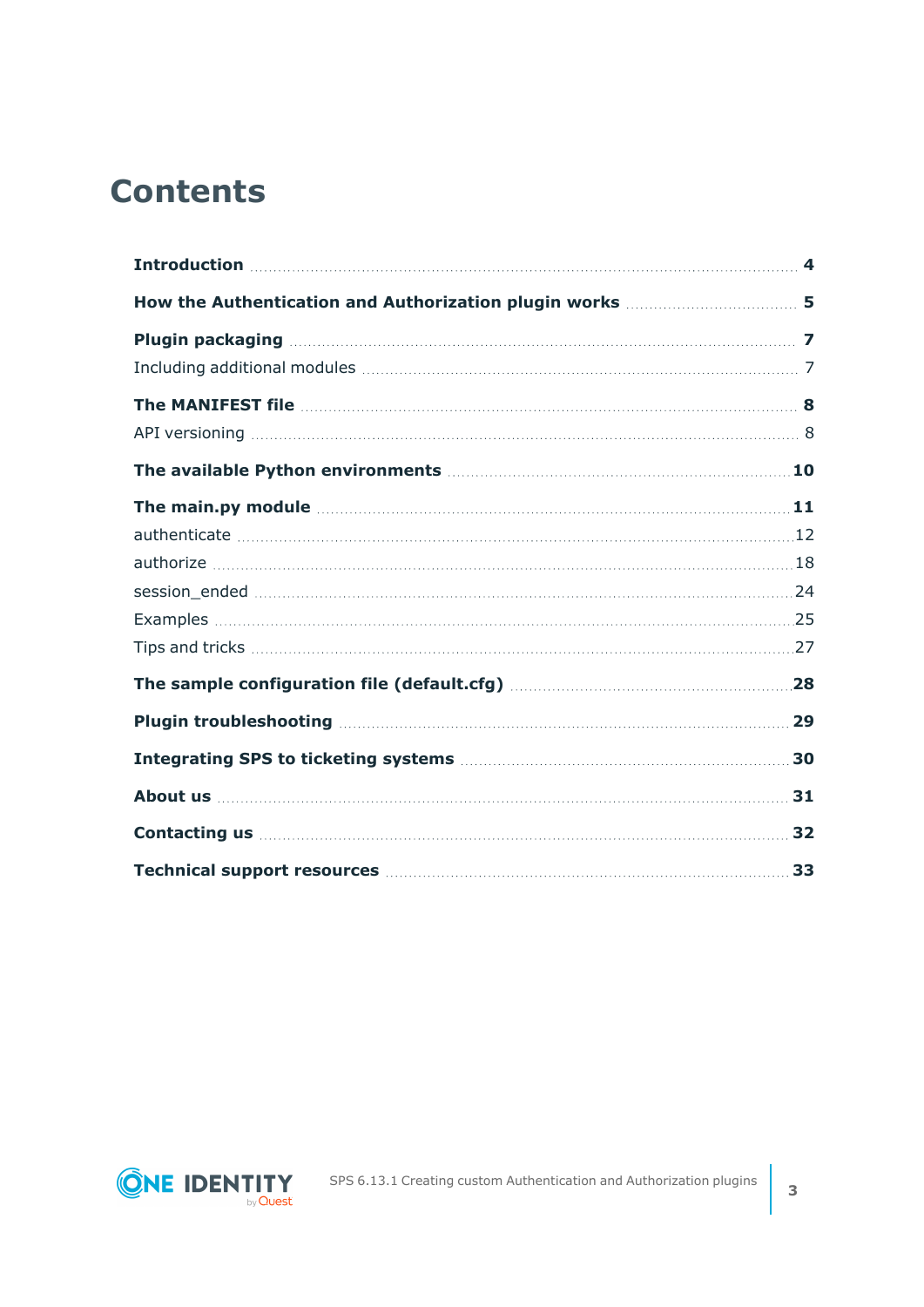## **Introduction**

<span id="page-3-0"></span>The following sections provide an overview on creating custom plugins for One Identity Safeguard for Privileged Sessions (SPS) to authenticate your users to external services in addition to the authentication performed on the target server. For example, such plugins can implement two-factor authentication (2FA) or multi-factor authentication (MFA) methods, or request the user to provide a valid ticket ID for the connection. For details on using an existing plugin, see "Integrating external [authentication](https://support.oneidentity.com/technical-documents/safeguard-for-privileged-sessions/6.13.1/administration-guide/advanced-authentication-and-authorization-techniques/integrating-external-authentication-and-authorization-systems/) and authorization systems" in the [Administration](https://support.oneidentity.com/technical-documents/safeguard-for-privileged-sessions/6.13.1/administration-guide/advanced-authentication-and-authorization-techniques/integrating-external-authentication-and-authorization-systems/) Guide.

This document is a general overview of plugin requirements. If you want to write your own custom plugin, make sure to use the Plugin SDK. For details, see: <https://oneidentity.github.io/safeguard-sessions-plugin-sdk/1.6.0/>

#### **A** CAUTION:

**Using custom plugins in SPS is recommended only if you are familiar with both Python and SPS. Product support applies only to SPS: that is, until the entry point of the Python code and passing the specified arguments to the Python code. One Identity is not responsible for the quality, resource requirements, or any bugs in the Python code, nor any crashes, service outages, or any other damage caused by the improper use of this feature, unless explicitly stated in a contract with One Identity. If you want to create a custom plugin, contact our [Support](https://support.oneidentity.com/one-identity-safeguard-for-privileged-sessions) Team for details and instructions.**

Every SPS plugin is a Python module. SPS invokes the module to request the password of the target user. The plugin processes the request, returns the result to SPS and exits. SPS then processes the result.

The backup and restore functionality of SPS handles the uploaded plugins as part of SPS's configuration. You do not need to create separate backups of your plugins.

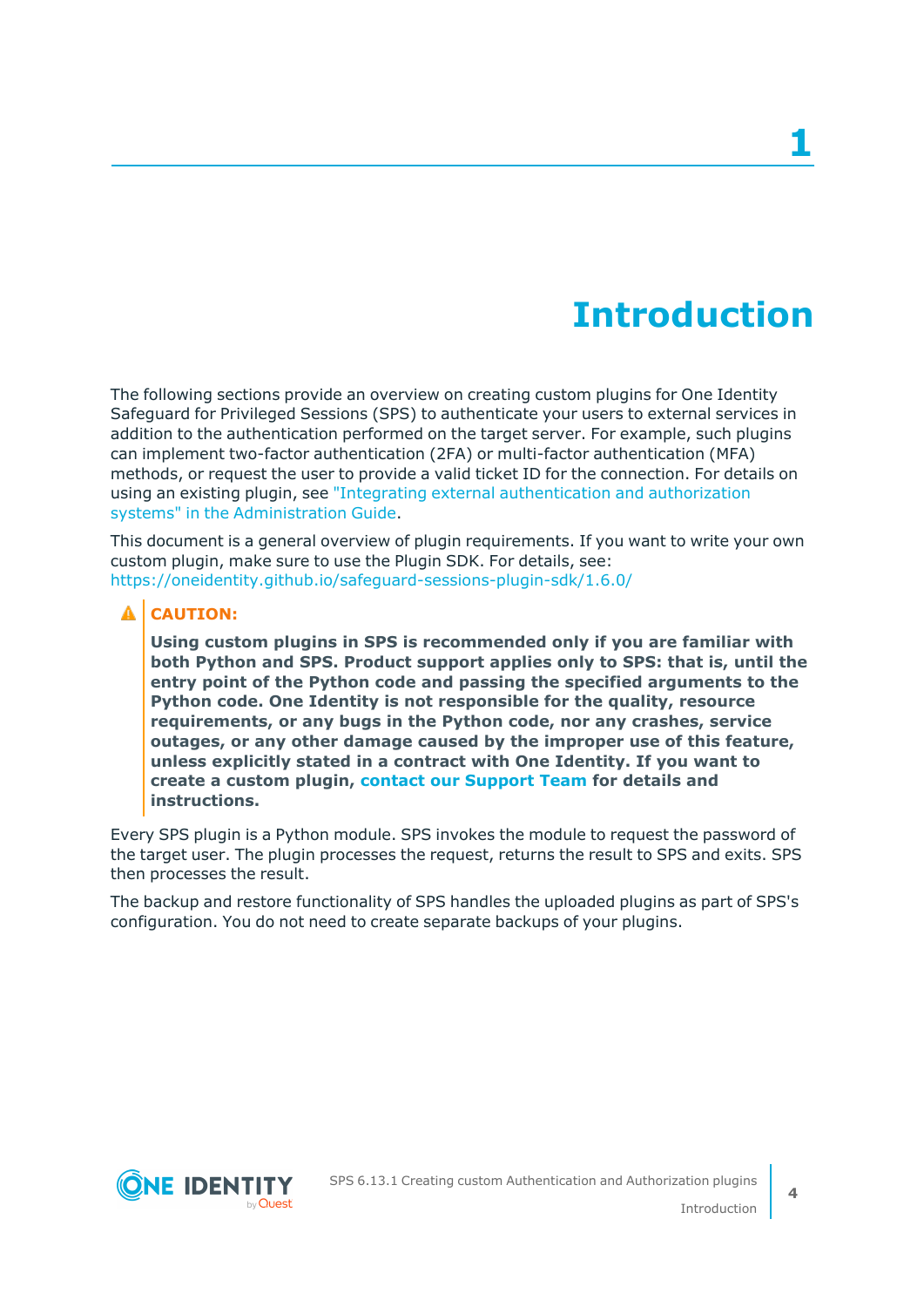## <span id="page-4-0"></span>**How the Authentication and Authorization plugin works**

If a Connection Policy has an Authentication and Authorization plugin (**AA plugin**) configured, One Identity Safeguard for Privileged Sessions (SPS) executes the plugin as the last step of the connection authorization phase. SPS can request the client to perform other types of authentication before executing the plugin. Using an **AA plugin** in a Connection Policy is treated as gateway authentication if:

- the plugin authenticates the user
- authentication is successful
- the plugin returns the gateway user and gateway groups elements, identifying the user it has authenticated

Other types of gateway authentication will come before authentication by the **AA plugin**, so information from any other type of gateway authentication (for example, the username and usergroups of this authentication) will already be available and therefore can be used by the plugin. If the Authentication and Authorization plugin does perform gateway authentication, you can use a Credential Store as well.

However, for technical reasons, the web-based gateway authentication (that is, authenticating on the SPS web interface if the **Require Gatweay Authentication on the SPS Web Interface** option is selected in the Connection Policy) is performed after the **AA plugin**, so using **AA plugin** and ticking **Require Gateway Authentication on the SPS Web Interface** at the same time is not a valid configuration.

The plugin can interactively request additional information from the client in the SSH, Telnet, and RDP protocols.

NOTE: In SPS 5.8, a user's group membership is determined by querying only the relevant groups configured for the connection from the LDAP/AD server, instead of retrieving all groups of a given user.

This may cause problems when using AD/LDAP-based gateway authentication together with an AA plugin. The AA plugin authorize() hook may be called with only a subset of groups as group membership lookup does not consider groups referenced in the AA plugin code.

As a possible workaround, you can add a rule to the channel policy assigned to the connection that never matches (for example, set the **From** address to 0.0.0.0/32), but



SPS 6.13.1 Creating custom Authentication and Authorization plugins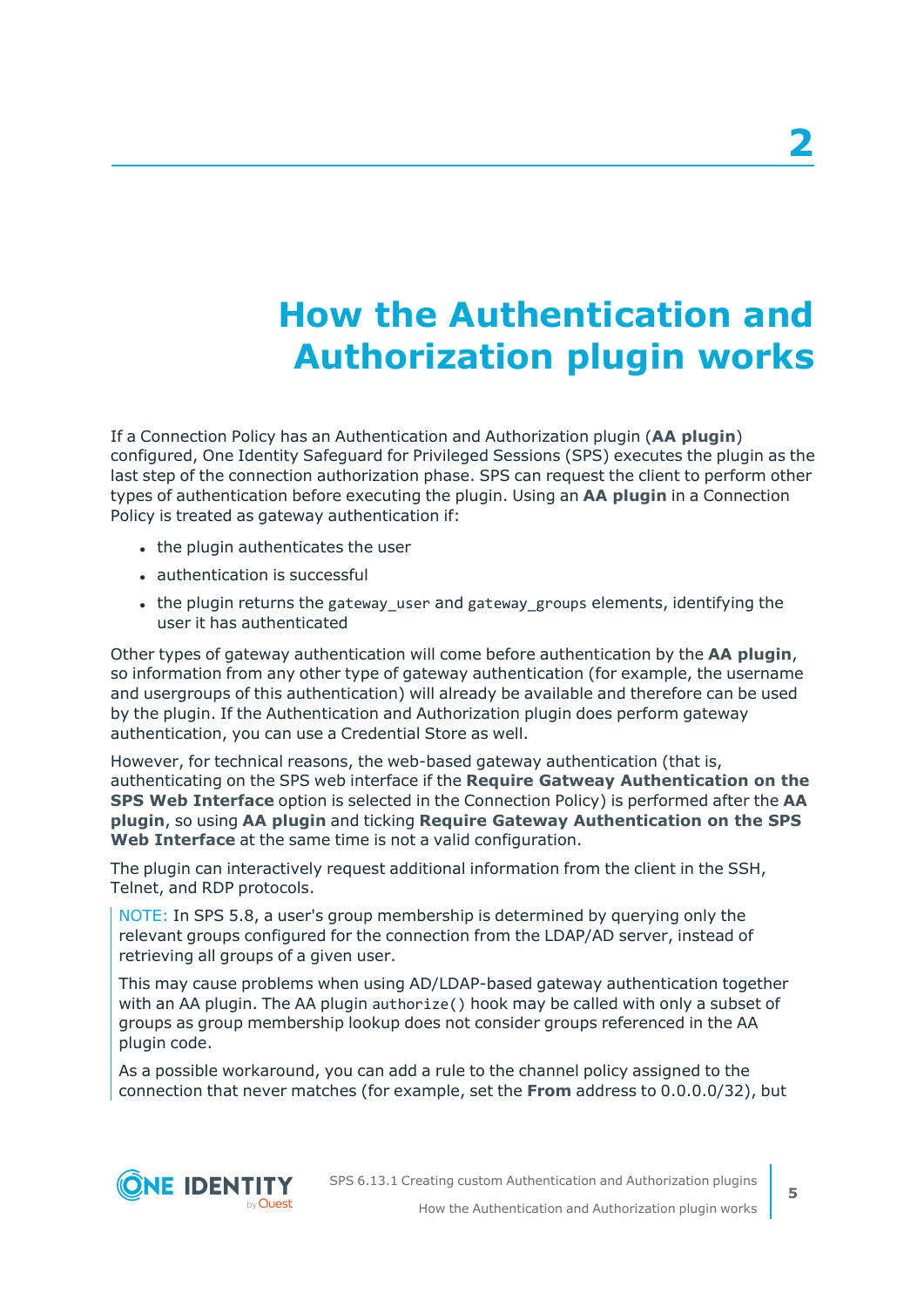contains all the gateway groups that the plugin requires. This channel rule will never match, but it will cause SPS to evaluate if a user is a member of those groups, and will make them available for the plugin if so.

Note that only groups queried by SPS are affected. Gateway groups returned by the AA plugin authenticate() hook are passed to the authorize() hook unchanged.

SPS executes the authorize method after the authentication method and any inband gateway authentication or inband destination selection steps. As a result, the authorize method already has access to the IP address of the target server and the remote username (the username used in the server-side connection).

Optionally, the plugin can return the gateway\_user and gateway\_groups values. SPS will only update the gateway username and gateway groups fields in the connection database if the plugin returns the gateway user and gateway groups values. The returned gateway user and gateway groups values override any such attributes already available on SPS about the connection (that means that channel policy evaluations will be affected), so make sure that the plugin uses the original values appropriately.

If the plugin returns the gateway user and gateway groups values, you may have to configure an appropriate **Usermapping policy** in the **Connection Policy**. If the plugin returns a gateway user that is different from the remote user, the connection will fail without a usermapping policy. For details on usermapping policies, see ["Configuring](https://support.oneidentity.com/technical-documents/safeguard-for-privileged-sessions/6.13.1/administration-guide/advanced-authentication-and-authorization-techniques/configuring-usermapping-policies/)" usermapping policies" in the [Administration](https://support.oneidentity.com/technical-documents/safeguard-for-privileged-sessions/6.13.1/administration-guide/advanced-authentication-and-authorization-techniques/configuring-usermapping-policies/) Guide.

#### **Prerequisites**

- SPS supports Authentication and Authorization plugins in the RDP, SSH, and TELNET protocols.
- In RDP, using an AA plugin together with Network Level Authentication in a Connection Policy has the same limitations as using Network Level Authentication without domain membership.
- In RDP, using an AA plugin requires TLS-encrypted RDP connections. For details, see "Enabling [TLS-encryption](https://support.oneidentity.com/technical-documents/safeguard-for-privileged-sessions/6.13.1/administration-guide/rdp-specific-settings/enabling-tls-encryption-for-rdp-connections/) for RDP connections" in the Administration Guide.

Optionally, the plugin can return the gateway user and gateway groups elements. SPS will only update the gateway username and gateway groups fields in the connection database if the plugin returns the gateway\_user and gateway\_groups elements. The returned gateway username and gateway groups override any such attributes already available on SPS about the connection, so make sure that the plugin uses the original values appropriately.

If the plugin returns the gateway\_user and gateway\_groups elements, you may have to configure an appropriate **Usermapping Policy** in the Connection Policy. If the plugin returns a gateway user that is different from the remote user, the connection will fail without a Usermapping Policy. For details on Usermapping Policies, see ["Configuring](https://support.oneidentity.com/technical-documents/safeguard-for-privileged-sessions/6.13.1/administration-guide/advanced-authentication-and-authorization-techniques/configuring-usermapping-policies/) usermapping policies" in the [Administration](https://support.oneidentity.com/technical-documents/safeguard-for-privileged-sessions/6.13.1/administration-guide/advanced-authentication-and-authorization-techniques/configuring-usermapping-policies/) Guide.

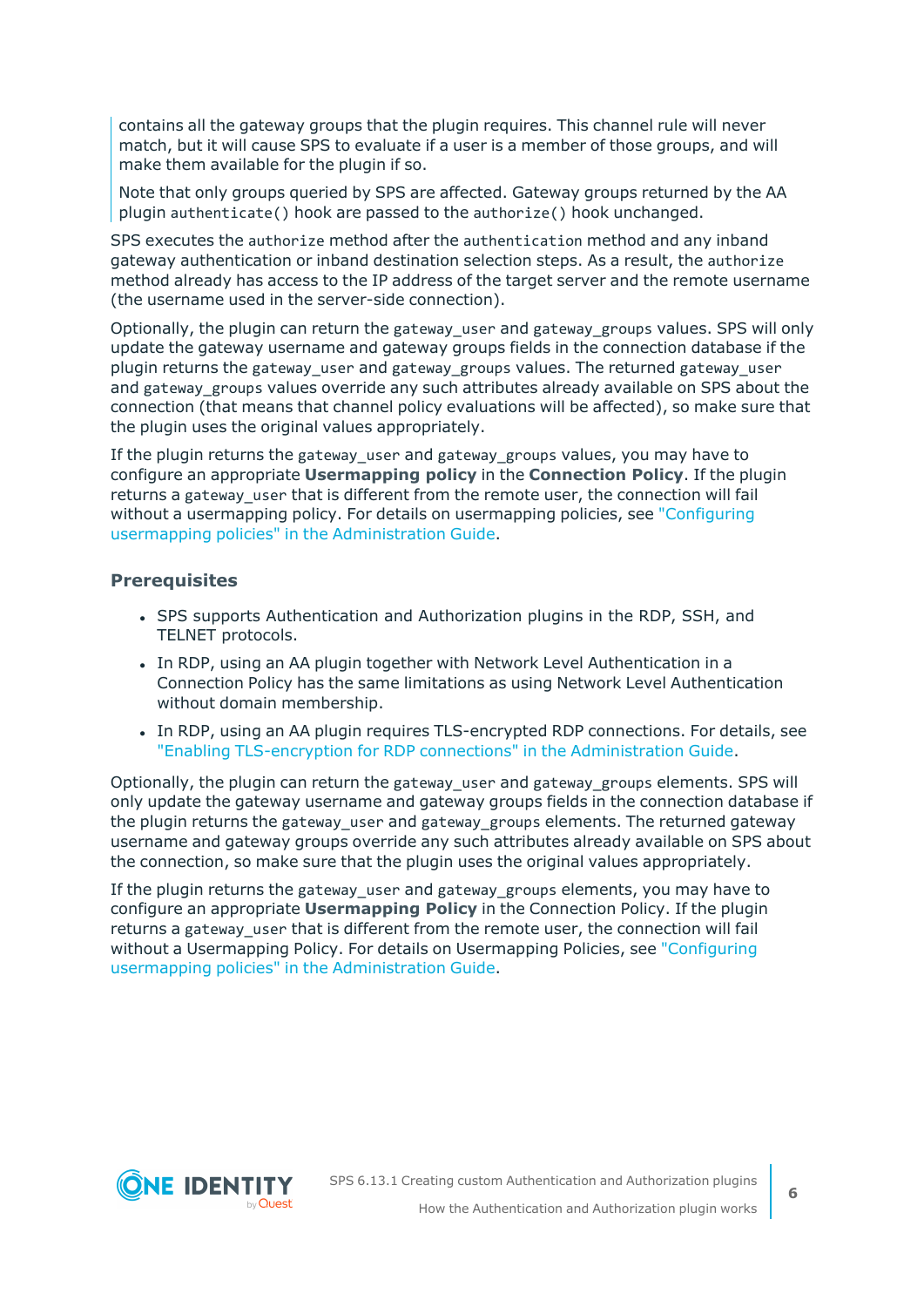# **Plugin packaging**

<span id="page-6-0"></span>An SPS plugin is a .zip file that contains a MANIFEST file (with no extension) and a Python module named main.py in its root directory. The plugin .zip file may also contain an optional default.cfg file that serves to provide an example configuration, which you can use as a basis for customization if you wish to adapt the plugin to your site's needs. The size of the .zip file is limited to 20 megabytes.

### <span id="page-6-1"></span>**Including additional modules**

You can invoke additional Python modules from main.py, provided that the total size of the .zip bundle does not exceed 20 megabytes and all calls are executed within the plugin timeout.

The modules must be compatible with the selected Python environment. For more information, see "The available Python [environments"](https://support.oneidentity.com/technical-documents/safeguard-for-privileged-sessions/6.13.1/creating-custom-authentication-and-authorization-plugins/) in the Creating custom [Authentication](https://support.oneidentity.com/technical-documents/safeguard-for-privileged-sessions/6.13.1/creating-custom-authentication-and-authorization-plugins/) and Authorization plugins.

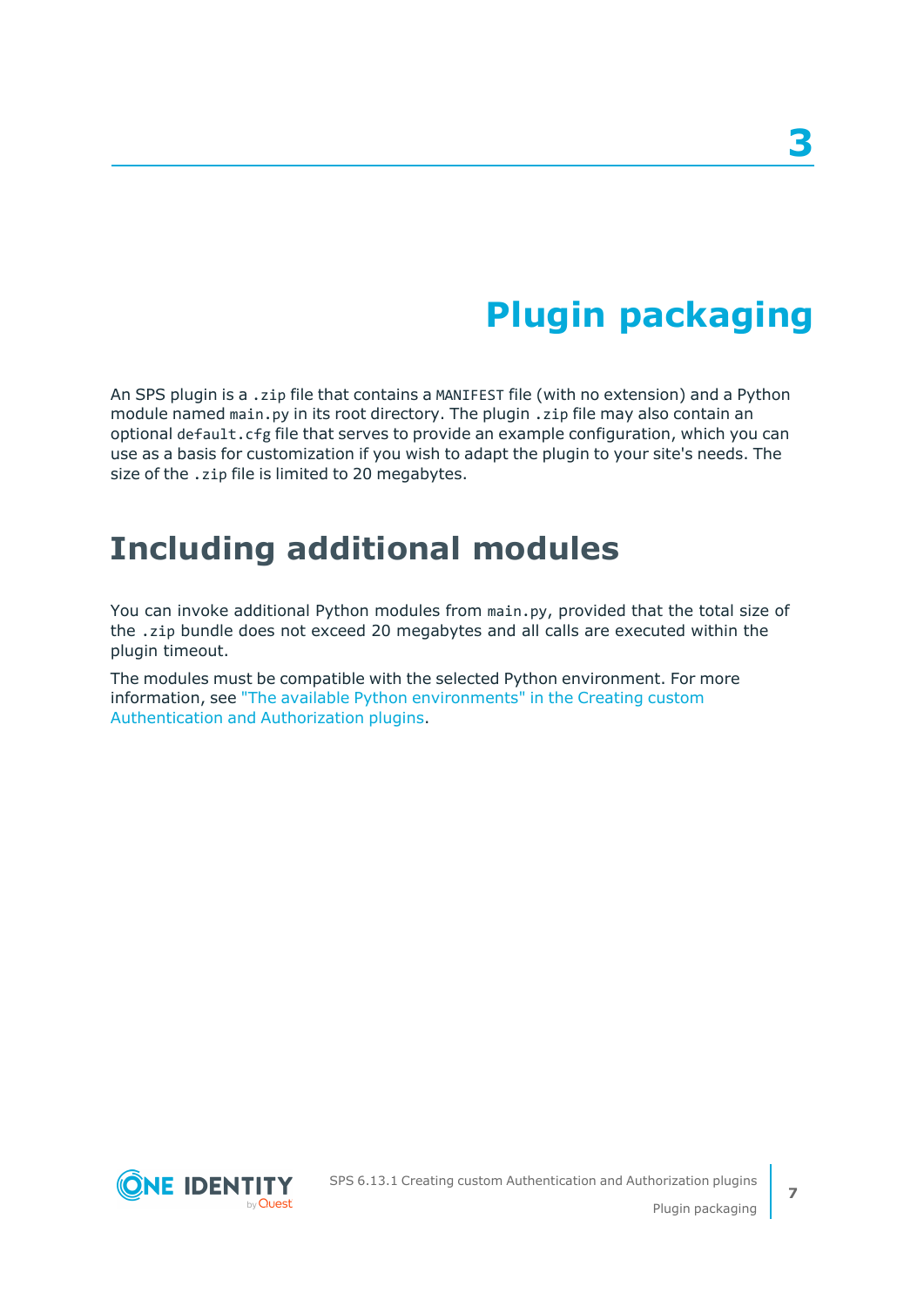## **The MANIFEST file**

<span id="page-7-0"></span>The MANIFEST file is a YAML file and should conform to version 1.2 of the YAML [specification.](http://yaml.org/spec/)

It must contain the following information about the plugin:

- name: The identifier of the plugin during the upload to SPS. The initial character must be an alphabetical character, while the rest may be alphabetical characters, numerals or '. While case sensitivity is supported, special characters (for example, '@' or '&') are not permitted.
- description: The description of the plugin. This description is displayed on the SPS web interface.
- version: The version number of the plugin. It must begin with a numeral (for example, 2.0.3).
- type: The type of the plugin. It must be credentialstore for a Credential Store plugin and aa for an Authentication and Authorization plugin.
- api: The version number of the required SPS API. The current version number is 1.2.

It may contain the following elements:

- entry point: main.py: The custom entry point of the plugin.
- scb min version: The minimum SPS product version compatible with the plugin. For example, 5.10.0 means 5F10.
- scb max version: The maximum compatible SPS product version. To allow any version below a certain value, add the  $\sim$ charater. For example, 5.11.0 $\sim$  means "any version up till, but not including, 5.11.0".

### **Example**

```
name: name: SPS_RADIUS
description: RADIUS (RSA) MFA plugin plugin
version: 2.0.3
type: aa
api: 1.1
entry_point: main.py
```
### <span id="page-7-1"></span>**API versioning**

SPS supports only a single version of the plugin API.

The required version of SPS API must be in <major number>.<minor number> format.

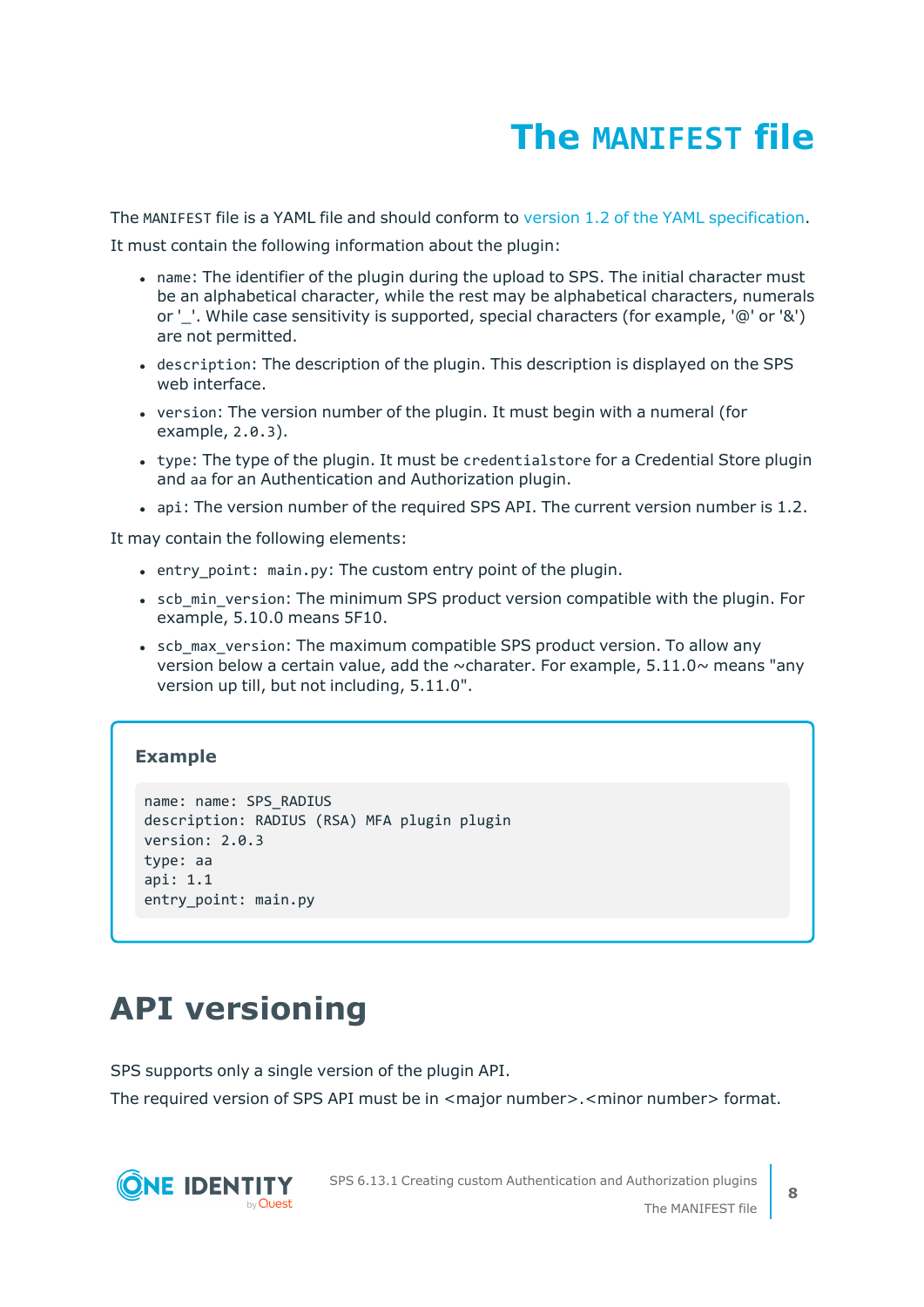NOTE: SPS uses semantic versioning for the API. That is, if the plugin requires API version <x>.<y>, the API version's <major number> must be equal to <x> and the  $\leq$  minor number  $\geq$  must be equal to, or greater than,  $\lt$ y  $\geq$ . Otherwise the plugin cannot be uploaded.

For example, if the API version of SPS is 1.3, SPS can use plugins with the required API version numbers 1.0, 1.1, 1.2, and 1.3. Versions 1.4 and 2.0 will not work.

Currently the API version number is 1.2.

### **Plugin API versioning for Python3 plugins using the Plugin SDK module**

For Python3 plugins using the Plugin SDK module the api: version should be the same as the <major number>.<minor number> version of the Plugin SDK. That is, if the Plugin SDK version is 1.2, write api: 1.2 in the MANIFEST file.

NOTE: The plugin does not need to be upgraded as long as the <major number> version remains the same, therefore the plugin should work with 1.3, 1.4 or higher API versions.

NOTE: To support older SPS releases with your plugin, develop and release the plugin with an older Plugin SDK version (for more information about Plugin SDK backwards compatibility, see the History of [releases](https://oneidentity.github.io/safeguard-sessions-plugin-sdk/latest/history.html)).

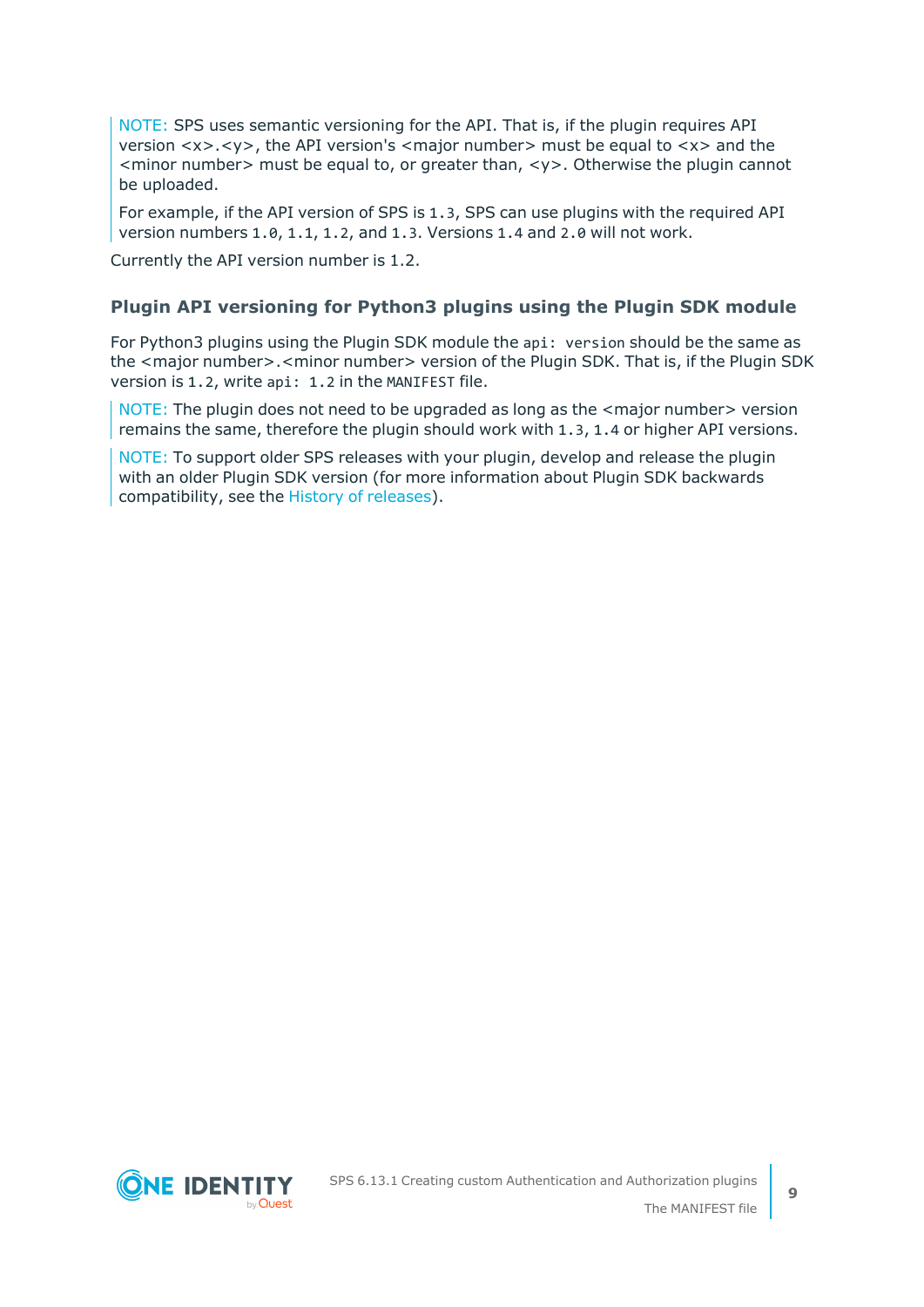# <span id="page-9-0"></span>**The available Python environments**

### **If you have entry\_point: main.py in the MANIFEST file (the main.py starting with '#!/usr/bin/env pluginwrapper3')**

In this case, the plugin must be Python 3.6.7 compatible. The plugin has access to these Python 3 modules:

oneidentity safeguard sessions plugin sdk (version == \[n1.6.0\](https://oneidentity.github.io/safeguard-sessions-plugin-sdk/1.6.0/index.html)n, <https://oneidentity.github.io/safeguard-sessions-plugin-sdk/1.6.0/>

NOTE: The <major> and <minor> version number of Plugin SDK is always equal to the SPS API version of the same release.

The Plugin SDK module mentioned above is a tool that allows you to reliably access SPS features and can be downloaded from [Downloads](https://support.oneidentity.com/my-downloads) page. In addition, the Plugin SDK module also allows you to develop or test plugins outside SPS. For more detailed information about the Plugin SDK module, see the [Developer's](https://oneidentity.github.io/safeguard-sessions-plugin-sdk/1.2.0/index.html) Guide.

- <sup>l</sup> pyOpenSSL (version >= 17.5.0, https://pyopenssl.org/en/17.5.0/index.html)
- python-ldap (version >=  $3.0.0$ , https://www.python-ldap.org/en/python-ldap-3.0.0/)
- requests (version  $>= 2.18.4$ , http://docs.python-requests.org/en/master/)
- <sup>l</sup> urllib3 (version >= 1.22, https://urllib3.readthedocs.io/en/latest/)
- pyyaml (version >=  $3.12$ , https://pyyaml.org/)

#### **If you have no entry\_point in the MANIFEST file**

The plugins must be compatible with Python version 2.6.5, and have access to the following Python modules:

- $\cdot$  dns
- httplib
- json
- $\cdot$  lxml
- openssl
- urllib
- $\cdot$  urllib2
- $\cdot$  xml
- xmllib
- xmlrpclib

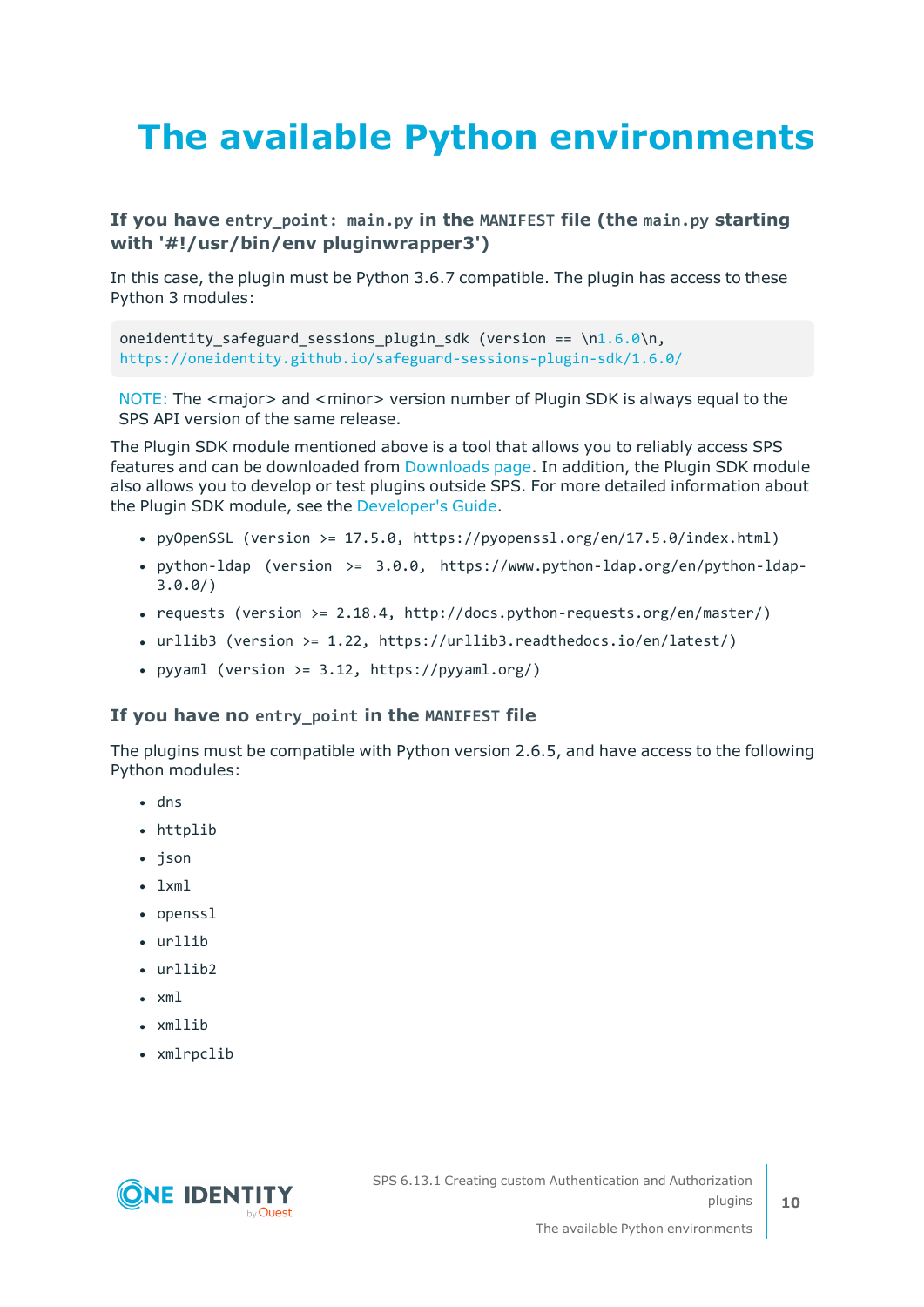# **The main.py module**

<span id="page-10-0"></span>The main.py file is a Python module that the framework attempts to execute. The following restrictions apply:

- The main.py module must contain the Plugin class. SPS searches for the plugin hook implementations under the Plugin class. SPS instantiates this class and invokes the hooks on the resulting instance.
- The Plugin class must have an \_init\_(self, configuration="") method. This is how the **Configuration** (for example, at **Policies >AA Plugin Configuration > Configuration** or **Policies > Credential Stores > Configuration**) is passed to the Plugin instance as string.
- The Plugin class must have member methods for all defined hooks.

The plugin is executed when a predefined entry point (hook method) is invoked. After returning the result, the plugin exits immediately.

NOTE: Plugins have a global timeout limit. The plugin timeout is half of the timeout value of the protocol proxy that uses the plugin (configured on the **<Protocol name> Control > Settings** page of the SPS web interface). By default, the proxy timeout is 600 seconds,therefore the default plugin timeout is 300 seconds.

Hooks can be defined with zero or more arguments and can usually return None or a dict with the appropriate keys. The order of the hook arguments is not defined. Instead, all arguments are passed by name.

All arguments are optional. Only the arguments actually used in the hook need to be specified.

No global state is preserved inbetween calls. Therefore, you have to use the cookie key in the returned dictionary to persist data between subsequent calls of the same plugin or between the different methods of a plugin. The cookie should be a dictionary containing simple data items. It has to be serializable to JSON. To persist data between two different plugins used in the same session, use the session\_cookie key.

You can use (\*\*kwargs) to get all possible call arguments in a hook, including the cookie argument.

The following hooks must all be implemented:

- $\bullet$  [authenticate](#page-11-0) on page 12: Called to identify the user connecting through SPS.
- $\bullet$  [authorize](#page-17-0) on page 18: Called when the remote username and the address of the target server are available (after the authentication hook and any inband gateway authentication or inband destination selection are completed).
- $\bullet$  session ended on page 24: Called when the session is closed. It is called exactly once for the same session. For example, you can use this hook to send a log message related to the entire session, or close the ticket related to the session if the plugin interacts with a ticketing system.

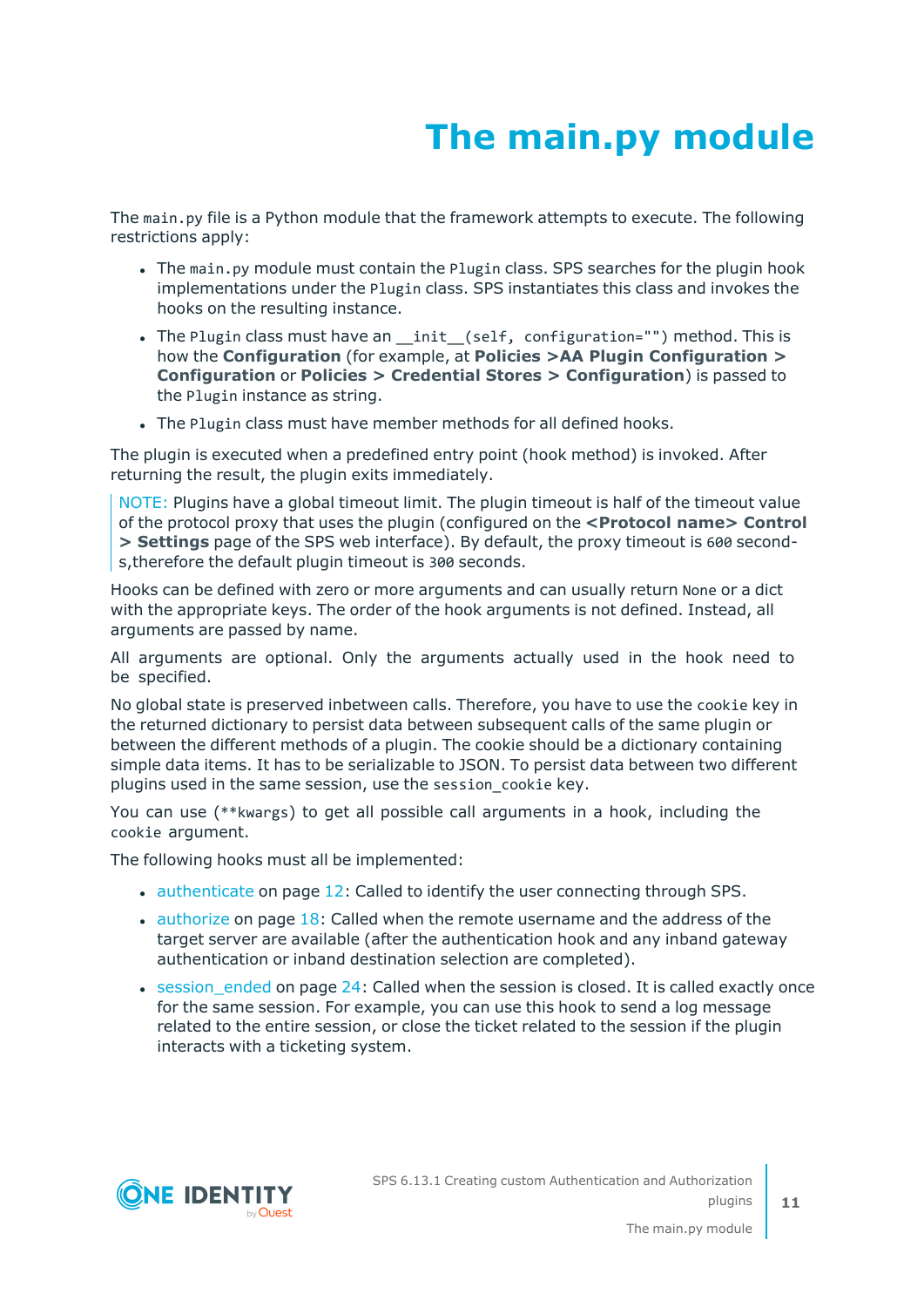### <span id="page-11-0"></span>**authenticate**

The authenticate method performs the authentication of the session and returns a verdict that determines if SPS permits the connection to continue to the target server.

```
Example
 def authenticate(self,
                            session_id,
                            protocol,
                            connection_name,
                            client ip,
                            client port,
                            key value pairs):
       return {
              'verdict': 'ACCEPT',
              'additional_metadata': 'my_metadata',
              'my_key': 'my_value',
       }
```
You must implement the authenticate method in the plugin.

TIP: If you do not want to do anything in this method, include an empty method that returns the ACCEPT verdict.

```
Example
 def authenticate (self):
       return {
             'verdict': 'ACCEPT',
       }
```
In addition, no gateway authentication has been performed by the plugin if the authenticate method returns:

- None.
- The dict { 'verdict': 'NONE'}.

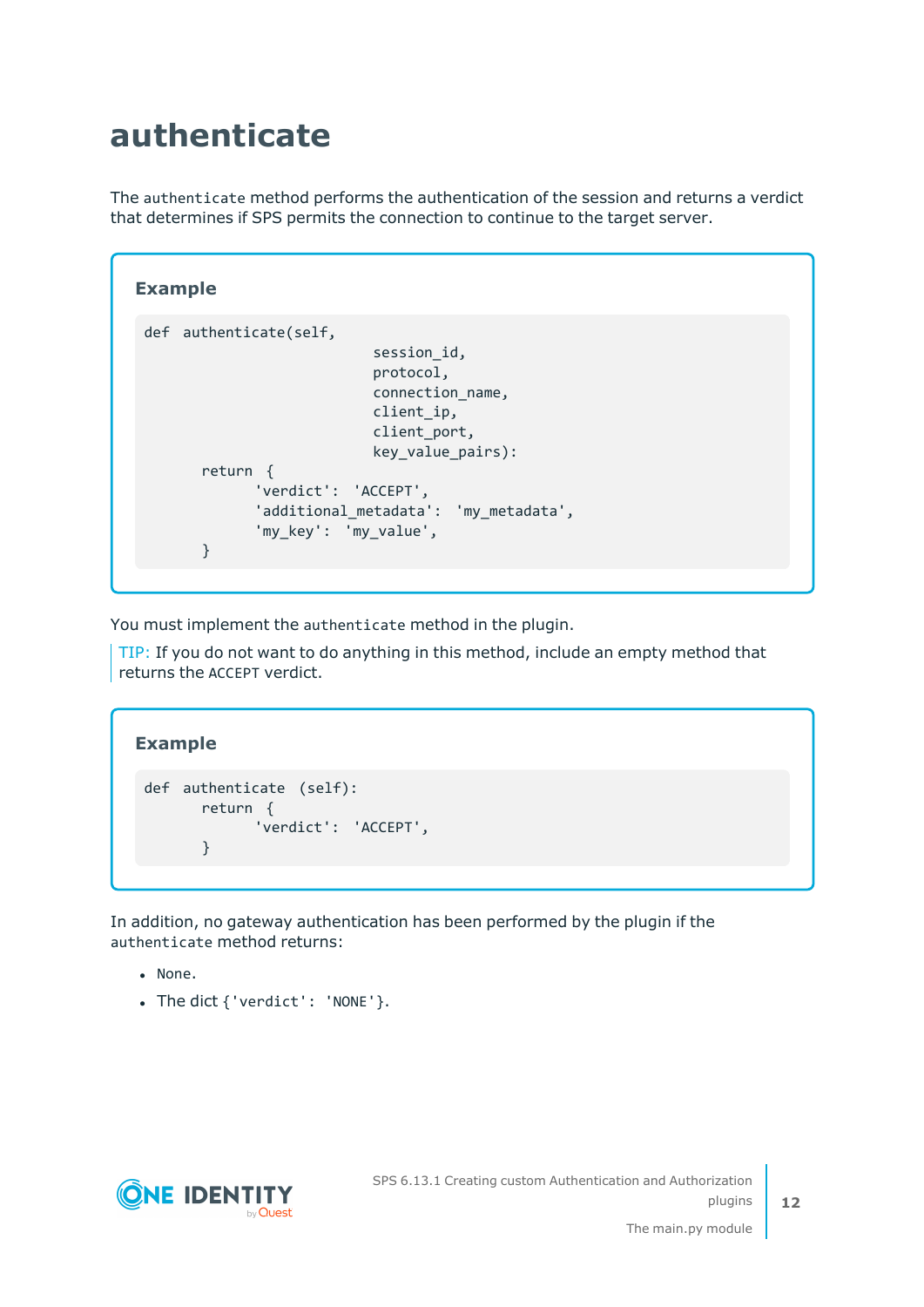### **Input arguments**

The order of the arguments does not make a difference, only their names do. Every argument is optional.

• session id

Type: string

*Description:* The unique identifier of the session.

cookie

Type: dictionary

*Description:* The cookie returned by the previous hook in the session. If this is the first call for that session, it is initialized as an empty dictionary, otherwise it has the value returned by one of the previous calls in this particular AA plugin. You can use the cookie to maintain the state for each particular connection or to transfer information between the different methods of the plugin. For an example that transfers information in the cookie between two methods, see [Examples](#page-24-0) on page 25.

• session cookie

Type: dictionary

*Description:* You can use the session cookie to maintain global state between plugins for each particular connection. If this is the first call for that session, it is initialized as an empty dictionary, otherwise it has the value returned by a previous plugin hook in the session.

• connection\_name

Type: string

*Description:* The name of the Connection policy that handles the client's connection request.

• client\_hostname

Type: string

*Description:* A string containing the hostname of the client, if DNS lookup has been successful. If not, the value of this parameter is None.

• client\_ip

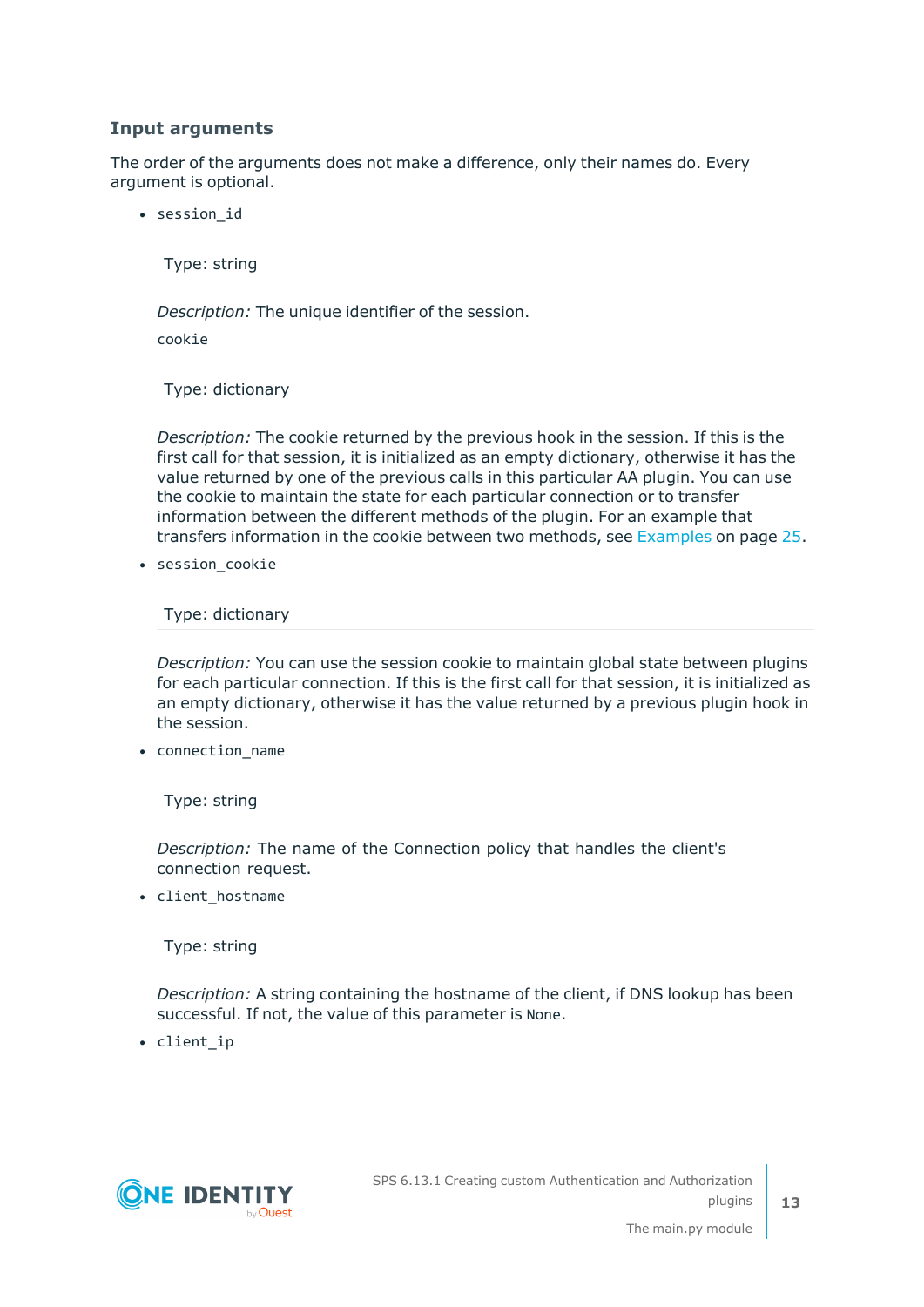*Description:* A string containing the IP address of the client.

• client port

Type: int

*Description:* The port number of the client.

• gateway user

Type: string

*Description:* Contains the gateway username of the client if already available (for example, if the user performed inband gateway authentication), otherwise its value is None.

• key value pairs

Type: dictionary

*Description:* A dictionary containing plugin-specific information (for example, it may include a token ID). This dictionary also contains any key-value pairs that the user specified. In the plugin, such fields are already parsed into separate key-value pairs. For details on how the user can provide such data during a connection, see "Integrating external [authentication](https://support.oneidentity.com/technical-documents/safeguard-for-privileged-sessions/6.13.1/administration-guide/advanced-authentication-and-authorization-techniques/integrating-external-authentication-and-authorization-systems/) and authorization systems" in the [Administration](https://support.oneidentity.com/technical-documents/safeguard-for-privileged-sessions/6.13.1/administration-guide/advanced-authentication-and-authorization-techniques/integrating-external-authentication-and-authorization-systems/) Guide.

• protocol

Type: string

*Description:* The protocol used in the connection that the plugin is currently processing. Enter one of the following values: rdp, ssh, telnet.

• target\_username

Type: string or None

*Description:* Contains information about the target username if already available (for example, if the user performed inband gateway authentication), otherwise its value is None.

### **Returned values**

The method must return a dictionary with the following (required or optional) elements.



SPS 6.13.1 Creating custom Authentication and Authorization plugins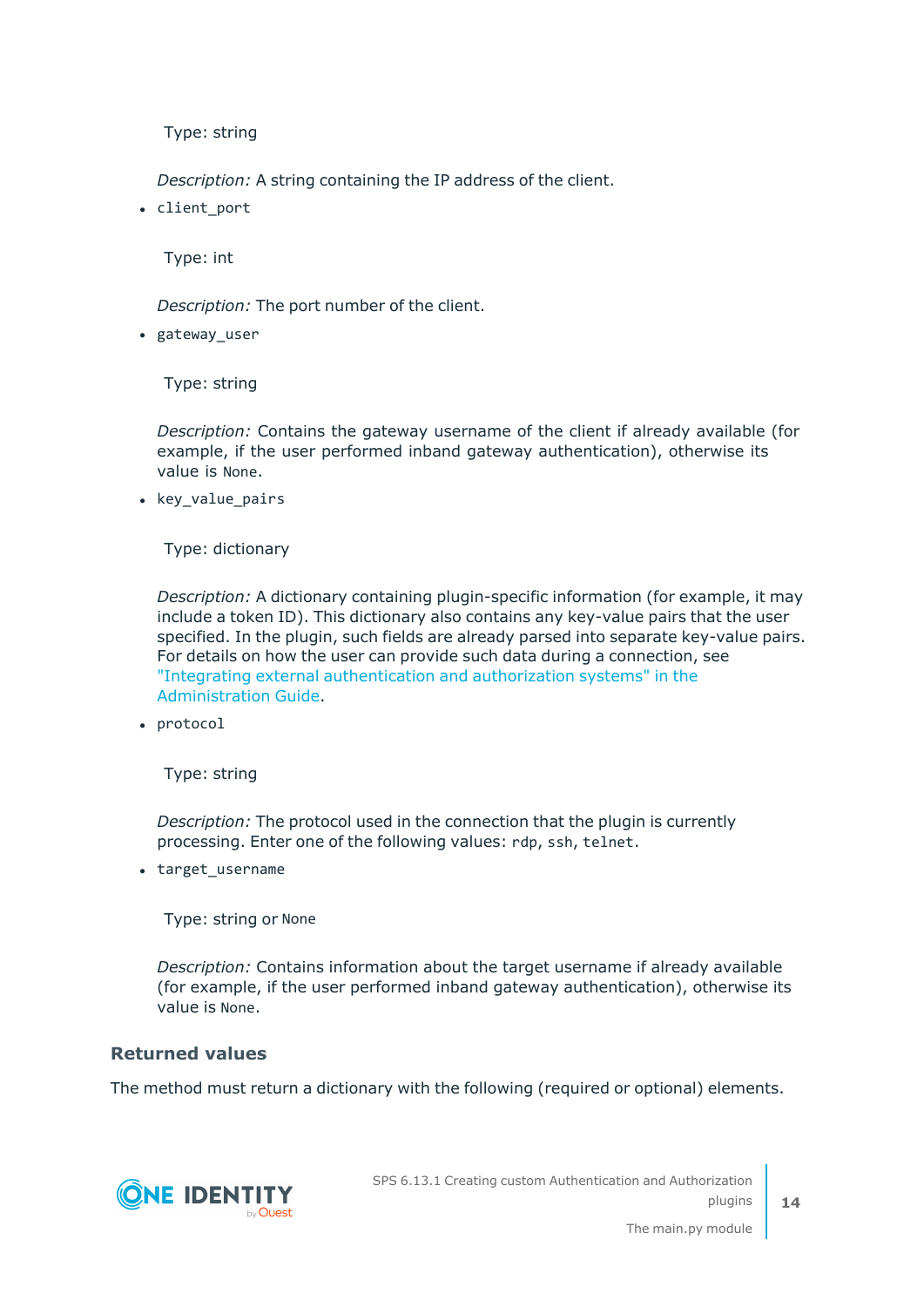The required elements are:

- verdict, which must contain one of the following returned values:
	- ACCEPT, which returns gateway\_user and gateway\_groups together.
	- NEEDINFO, which returns question.
	- $\bullet$  DENY
	- $\bullet$  NONE

The optional elements are:

- cookie
- session cookie
- additional metadata
- gateway\_user
- gateway\_groups
- question

The elements in more detail:

• verdict

Type: string

Required: yes

*Description:* Must contain one of the following values:

<sup>l</sup> ACCEPT:The authentication was successful, the client can continue the connection

If the plugin returns both gateway\_users and gateway\_groups elements, it means that gateway authentication has been performed.

- DENY: Reject the connection.
- . NEEDINFO: The authentication requires more information to be completed.
- NONE: No gateway authentication was performed by the plugin.

For example, the following sample code rejects the connection.

| <b>Example</b>               |  |
|------------------------------|--|
| return { 'verdict': 'DENY' } |  |



**15**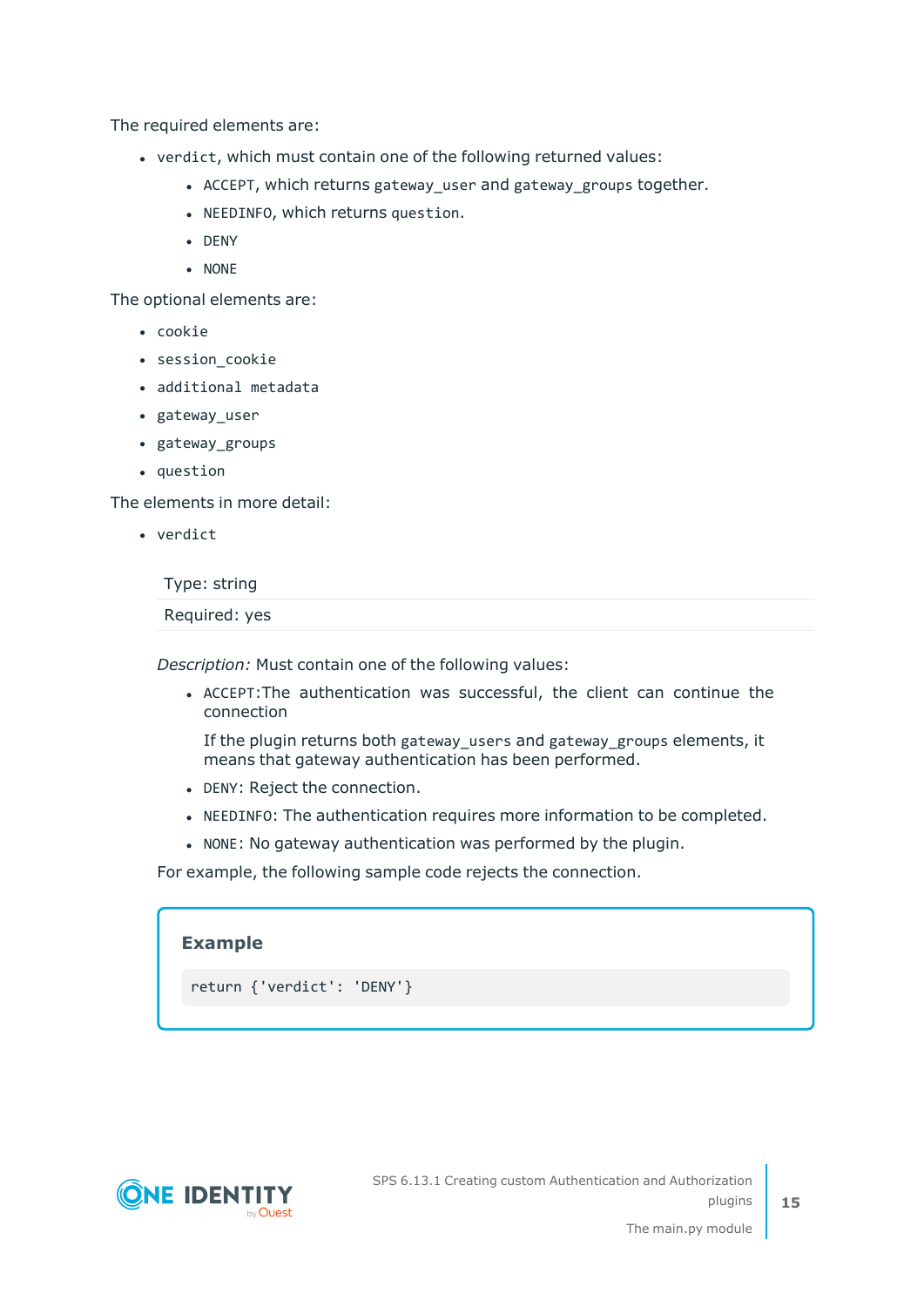• cookie

Type: dictionary

Required: no

*Description:* The cookie returned by the previous hook in the session. If this is the first call for that session, it is initialized as an empty dictionary, otherwise it has the value returned by one of the previous calls in this particular AA plugin. You can use the cookie to maintain the state for each particular connection or to transfer information between the different methods of the plugin. For an example that transfers information in the cookie between two methods, see [Examples](#page-24-0) on page 25.

• session cookie

Type: dictionary

Required: no

*Description:* You can use the session cookie to maintain global state between plugins for each particular connection. If this is the first call for that session, it is initialized as an empty dictionary, otherwise it has the value returned by a previous plugin hook in the session.

• additional metadata

*Description:* The value of this string will be stored in the **Additional metadata** column of the SPS connection database, and will be available on the SPS search interface.

• gateway\_user

Type: string Required: no

• gateway\_groups

Type: list

Required: no

*Description:* Optionally, the plugin can return the gateway\_user and gateway\_ groups values. SPS will only update the gateway username and gateway groups fields in the connection database if the plugin returns the gateway\_user and gateway groups values. The returned gateway user and gateway groups values override any such attributes already available on SPS about the

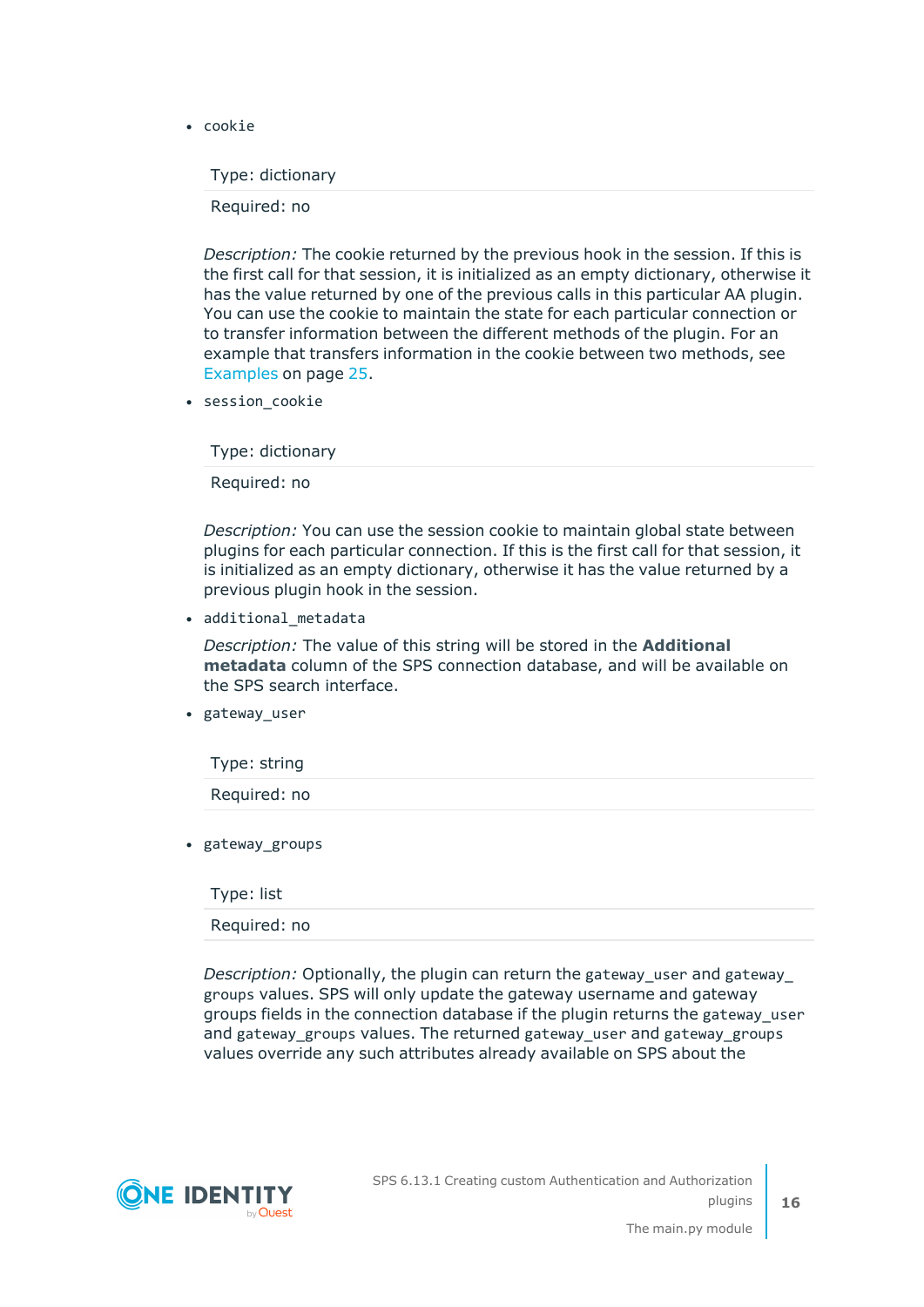connection (which means that channel policy evaluations will be affected), so make sure that the plugin uses the original values appropriately.

NOTE: If the plugin returns the gateway\_user and gateway\_groups values, you may have to configure an appropriate **Usermapping Policy** in the Connection Policy. If the plugin returns a gateway\_user that is different from the remote user, the connection will fail without a Usermapping Policy. For details on Usermapping Policies, see "Configuring [usermapping](https://support.oneidentity.com/technical-documents/safeguard-for-privileged-sessions/6.13.1/administration-guide/advanced-authentication-and-authorization-techniques/configuring-usermapping-policies/) policies" in the [Administration](https://support.oneidentity.com/technical-documents/safeguard-for-privileged-sessions/6.13.1/administration-guide/advanced-authentication-and-authorization-techniques/configuring-usermapping-policies/) Guide.

For example, the following sample code accepts the connection and sets the gateway\_user and gateway\_groups fields. (Naturally, you should write the plugin code that actually retrieves these data from the third-party system.) For details, see [Examples](#page-24-0) on page 25.

| return<br>'verdict': 'ACCEPT',                                                                                                                                  |
|-----------------------------------------------------------------------------------------------------------------------------------------------------------------|
| 'gateway user': 'username-received-from-third-party',<br>'gateway groups':<br>'usergroup1-received-from-third-party',<br>'usergroup2-received-from-third-party' |

• question

Type: tuple

Required: no

*Description:* A tuple that contains key-question pairs and optionally a third element to disable echoing. You can use it to request additional information from the client when using the NEEDINFO verdict in RDP, Telnet, and SSH connections. For example, the following sample code displays a prompt (in this case, Enter your token number) to the user. For details, see [Examples](#page-24-0) on page 25.

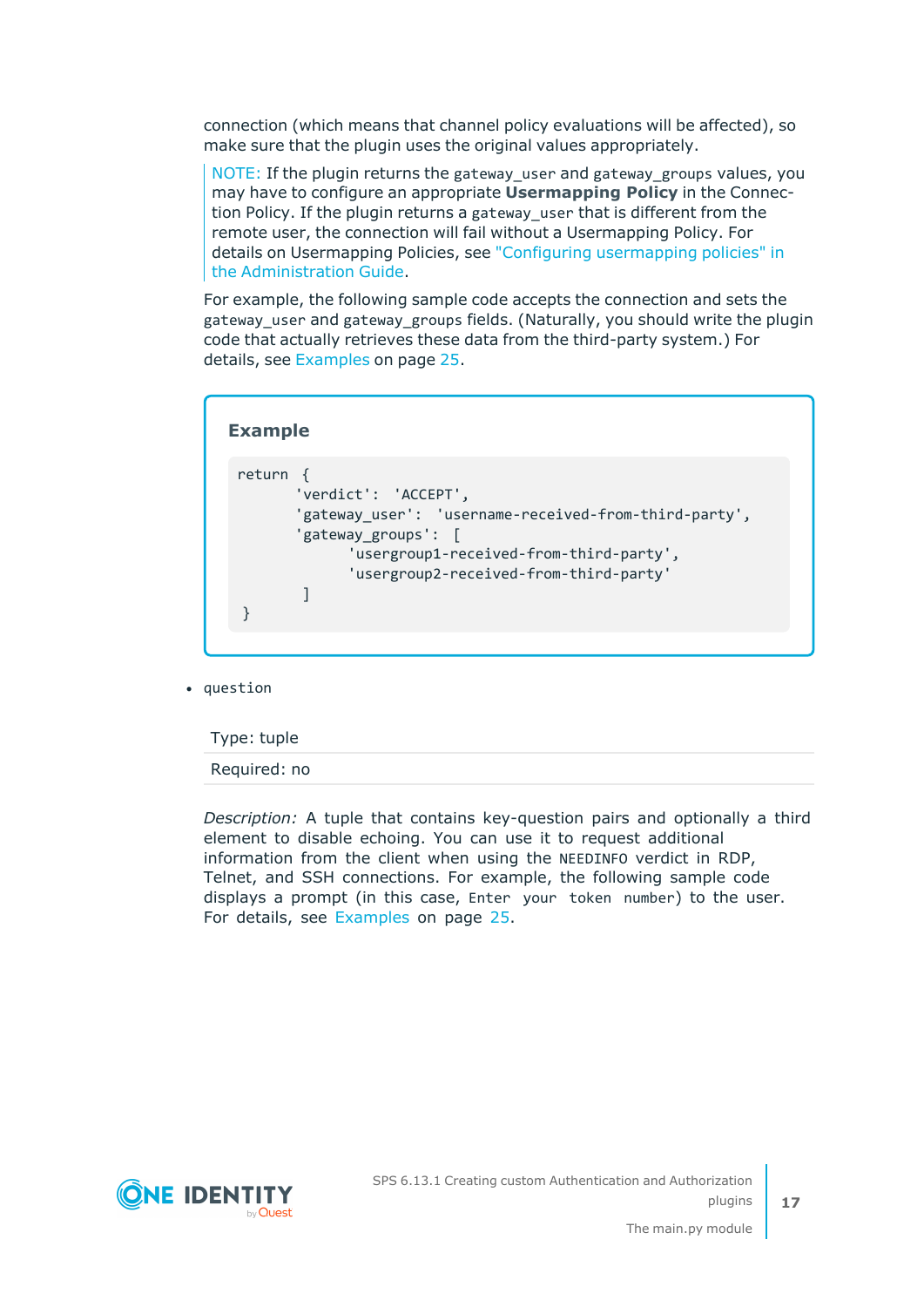### **Example**

```
return {
      'verdict': 'NEEDINFO',
      'question': ('token', 'Enter your token number: ')
}
```
If the optional third element is True, the answer will not be echoed to the client.

TIP: Set the third element to True if the answer to the question is sensitive information (for example, a password).

```
Example
 return {
        'verdict': 'NEEDINFO',
       'question': ('token', 'Enter your token number: ',
True)
 }
```
Note that in SPS version 4.3.0 and 4.3.1, question was a dictionary. Starting with version 4.3.2, it is a tuple.

### **Requesting more information from the client**

To request additional information from the client (for example, a one-time password from a token, or a ticket ID), the authenticate method may return the NEEDINFO verdict and the question tuple containing key-question pairs. The questions are asked from the user in a protocol-specific way and the authenticate method is called again with a key\_value\_pairs argument containing the answers in key-answer pairs, where the key belongs to the corresponding question. Alternatively, you can also use the cookie to supply additional information to the plugin.

### <span id="page-17-0"></span>**authorize**

The authorize method performs the authorization of the session and returns a verdict that determines if SPS permits the connection to continue to the target server. This method is executed only once. SPS executes the authorize method after the authentication method, and any inband gateway authentication or inband destination selection steps. As a result, the authorize method already has access to the IP address of the target server and the

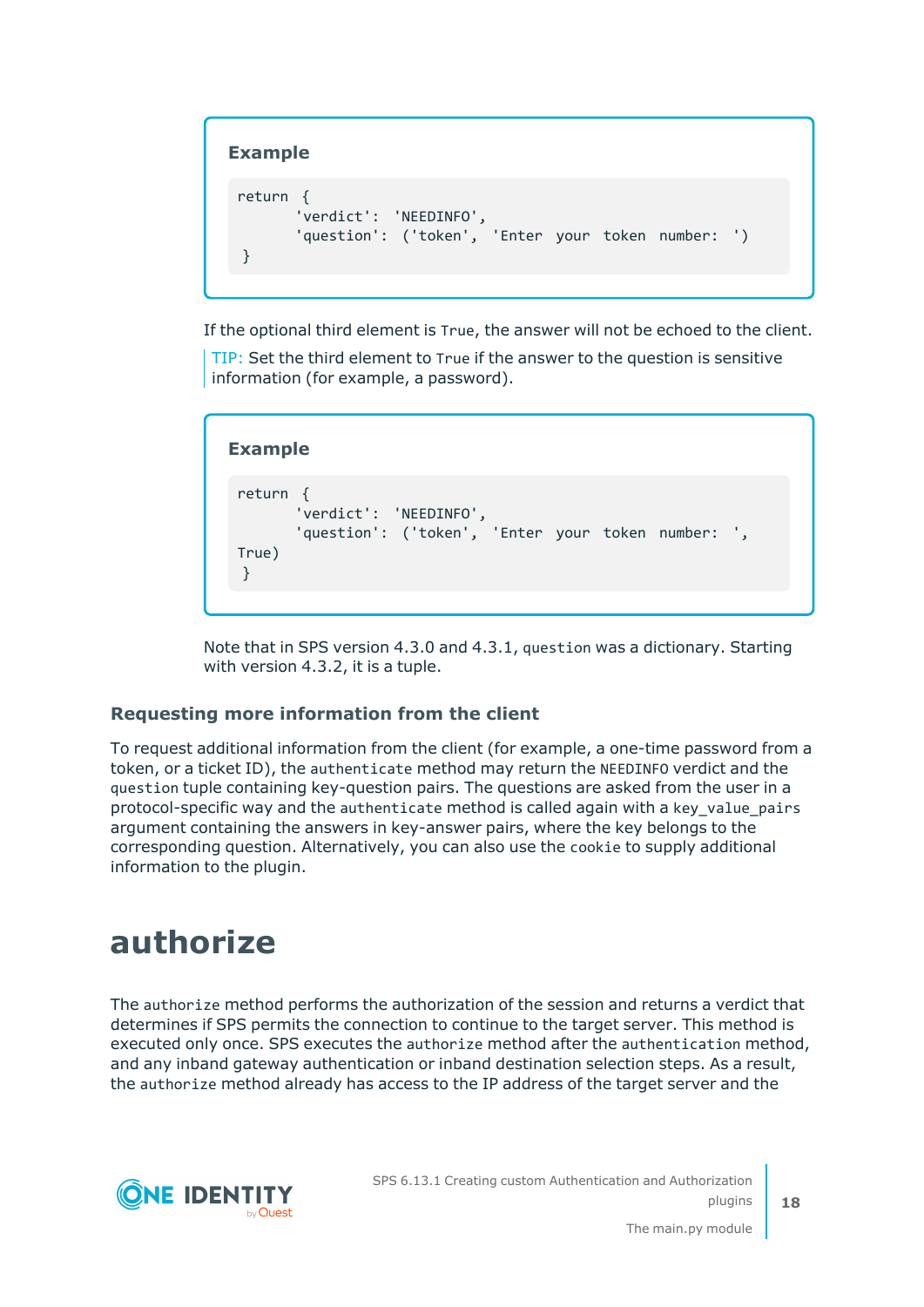remote username (the username used in the server-side connection). You must implement the authorize method in the plugin.

TIP: If you do not want to do anything in this method, include an empty method that returns the ACCEPT verdict. Otherwise, the connection will fail with the following log message: **Calling Authorize hook of AA plugin failed.**.

#### **Example**

```
def authorize (self):
    return {'verdict': 'ACCEPT'}
```
#### **Input arguments**

The order of the arguments does not make a difference, only their names do. Every argument is optional.

• session id

Type: string

*Description:* The unique identifier of the session.

• cookie

Type: dictionary

*Description:* The cookie returned by the previous hook in the session. If this is the first call for that session, it is initialized as an empty dictionary, otherwise it has the value returned by one of the previous calls in this particular AA plugin. You can use the cookie to maintain the state for each particular connection or to transfer information between the different methods of the plugin. For an example that transfers information in the cookie between two methods, see [Examples](#page-24-0) on page 25.

 $\bullet$  session\_cookie

Type: dictionary

*Description:* You can use the session cookie to maintain global state between plugins for each particular connection. If this is the first call for that session, it is initialized as an empty dictionary, otherwise it has the value returned by a previous plugin hook in the session.

• connection\_name

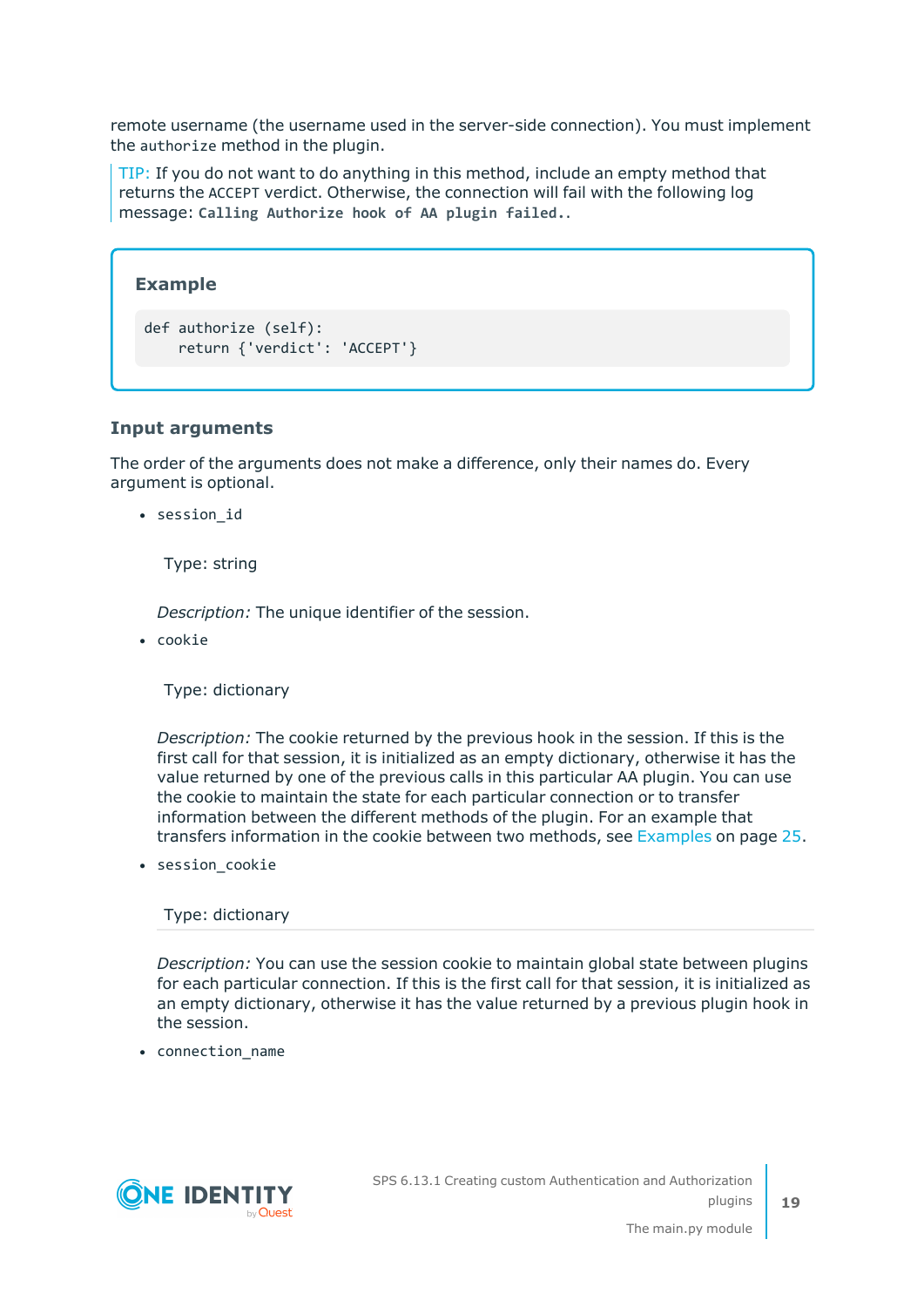*Description:* The name of the Connection Policy that handles the client's connection request.

• client\_hostname

Type: string

*Description:* A string containing the hostname of the client, if DNS lookup has been successful. If not, the value of this parameter is None.

• client ip

Type: string

*Description:* A string containing the IP address of the client.

• client port

Type: int

*Description:* The port number of the client.

• gateway\_groups

Type: string list

*Description:* The final gateway groups of the gateway user.

• key\_value\_pairs

Type: dictionary

#### *Description:*

A dictionary containing plugin-specific information (for example, it may include the username).

This dictionary also contains any key-value pairs that the user specified when establishing the connection. In the plugin, such fields are already parsed into separate key-value pairs. For details on how the user can provide such data during a connection, see "Integrating external [authentication](https://support.oneidentity.com/technical-documents/safeguard-for-privileged-sessions/6.13.1/administration-guide/advanced-authentication-and-authorization-techniques/integrating-external-authentication-and-authorization-systems/) and authorization systems" in the [Administration](https://support.oneidentity.com/technical-documents/safeguard-for-privileged-sessions/6.13.1/administration-guide/advanced-authentication-and-authorization-techniques/integrating-external-authentication-and-authorization-systems/) Guide.

• protocol



SPS 6.13.1 Creating custom Authentication and Authorization plugins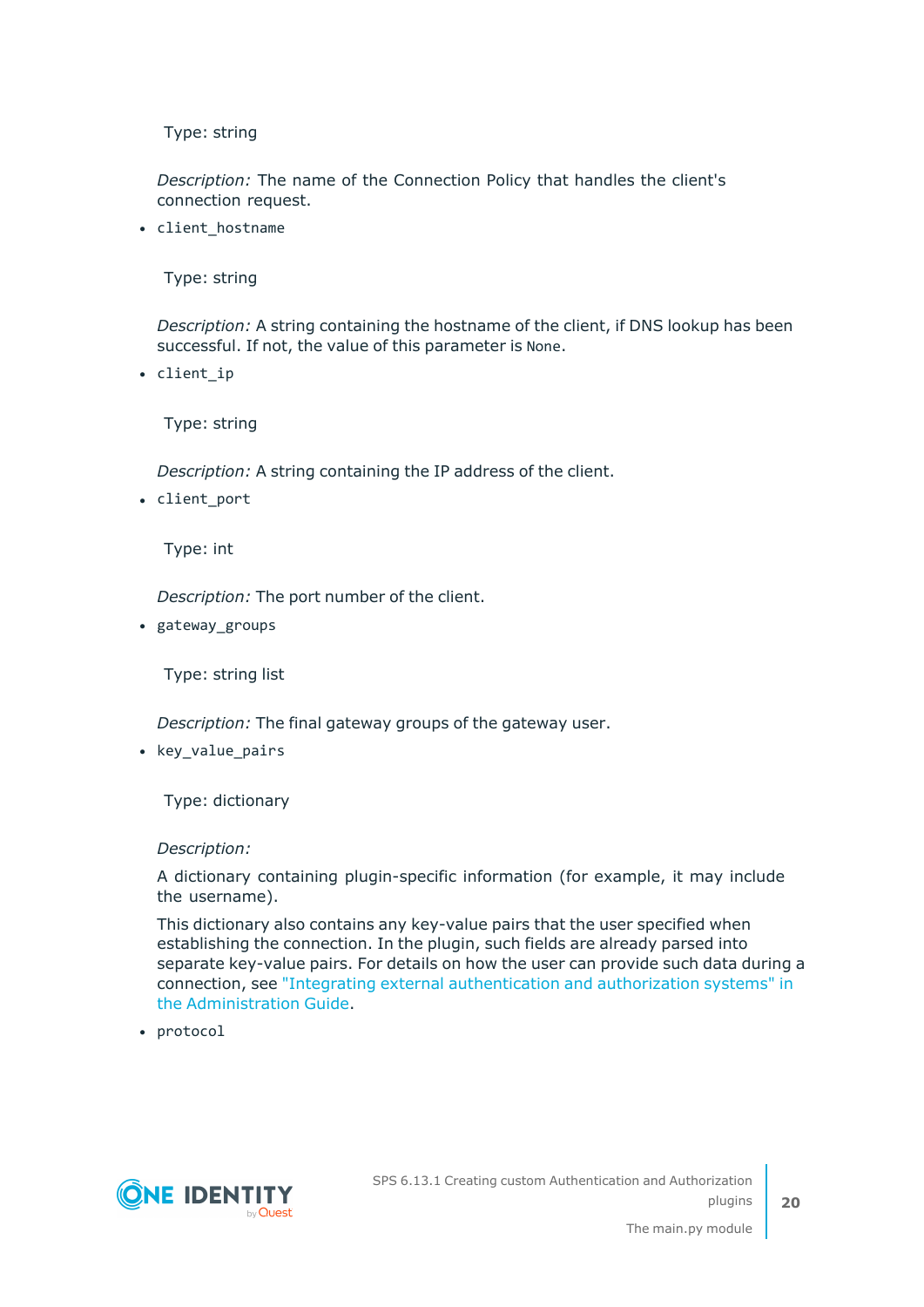*Description:* The protocol used in the connection that the plugin is currently processing. Enter one of the following values: rdp, ssh, telnet.

• client port

Type: int

*Description:* The port number of the client.

• target\_server - DEPRECATED

Type: string or None

*Description:* This parameter is DEPRECATED. Use server\_ip instead. Contains information about the target server if already available (for example, if the user performed inband gateway authentication), otherwise its value is None.

• server ip

Type: string or None

*Description:* Contains information about the target server if already available (for example, if the user performed inband gateway authentication), otherwise its value is None.

• target\_port - DEPRECATED

Type: integer or None

*Description:* This parameter is DEPRECATED. Use server\_port instead. Contains information about the target port if already available (for example, if the user performed inband gateway authentication), otherwise its value is None.

• server\_port

Type: integer or None

*Description:* Contains information about the target port if already available (for example, if the user performed inband gateway authentication), otherwise its value is None.

• target username - DEPRECATED

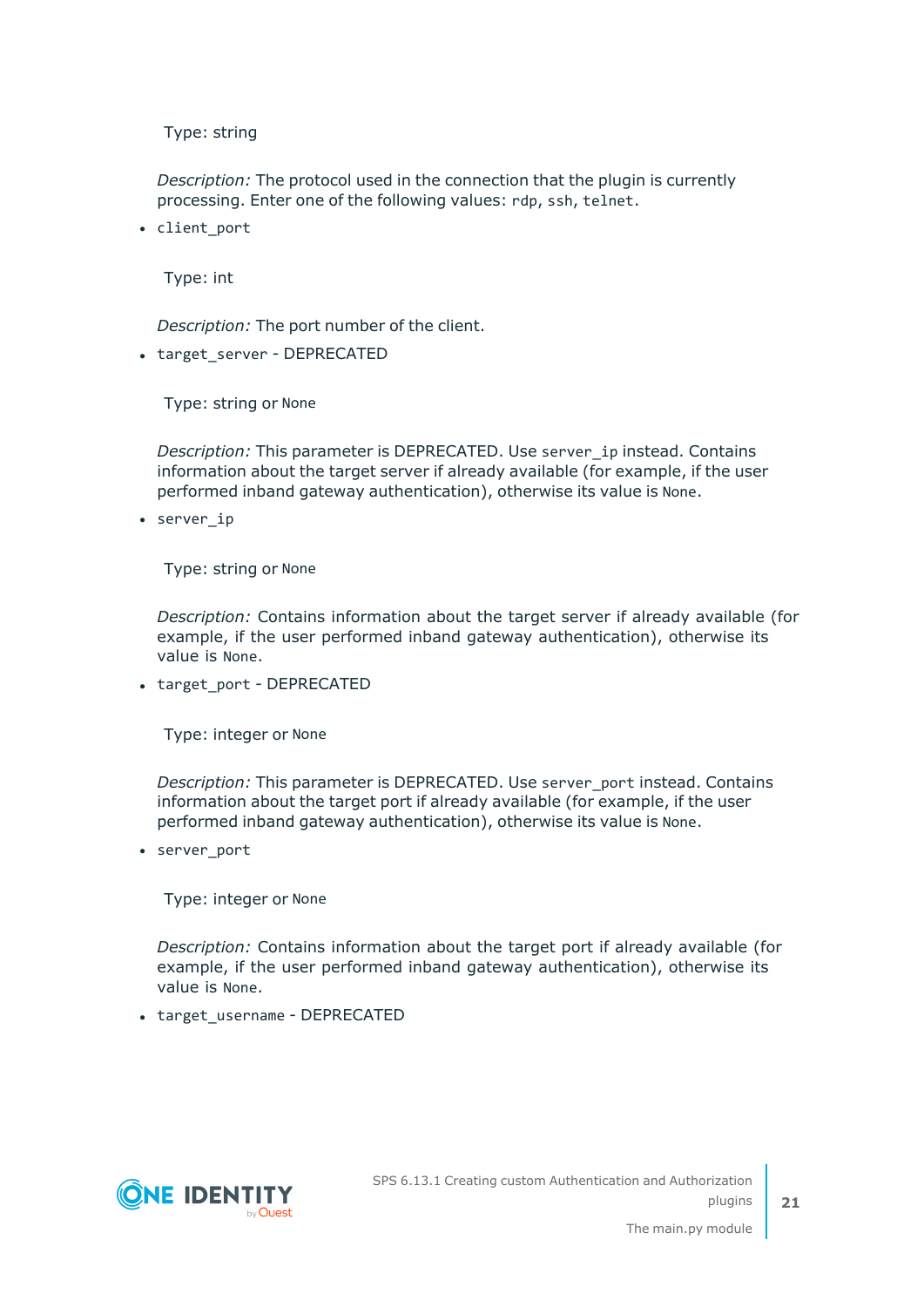*Description:* This parameter is DEPRECATED. Use server\_username instead. The username SPS uses to authenticate on the target server.

• server username

Type: string

*Description:* The username SPS uses to authenticate on the target server.

• server hostname

Type: string

*Description:* A string containing the hostname of the server, if DNS lookup has been successful. If not, the value of this parameter is None.

#### **Returned values**

The method must return a dictionary with the following (required or optional) elements.

The required elements are:

- verdict, which must contain one of the following returned values:
	- ACCEPT, which indicates that the authentication was successful and the client can continue the connection.
	- DENY, which rejects the connection.

The optional elements are:

- cookie
- session cookie
- additional metadata

The elements in more detail:

• verdict

Type: string

Must contain one of the following values:

- ACCEPT: The authentication was successful, the client can continue the connection.
- DENY: Reject the connection.

For example, the following sample code rejects the connection.

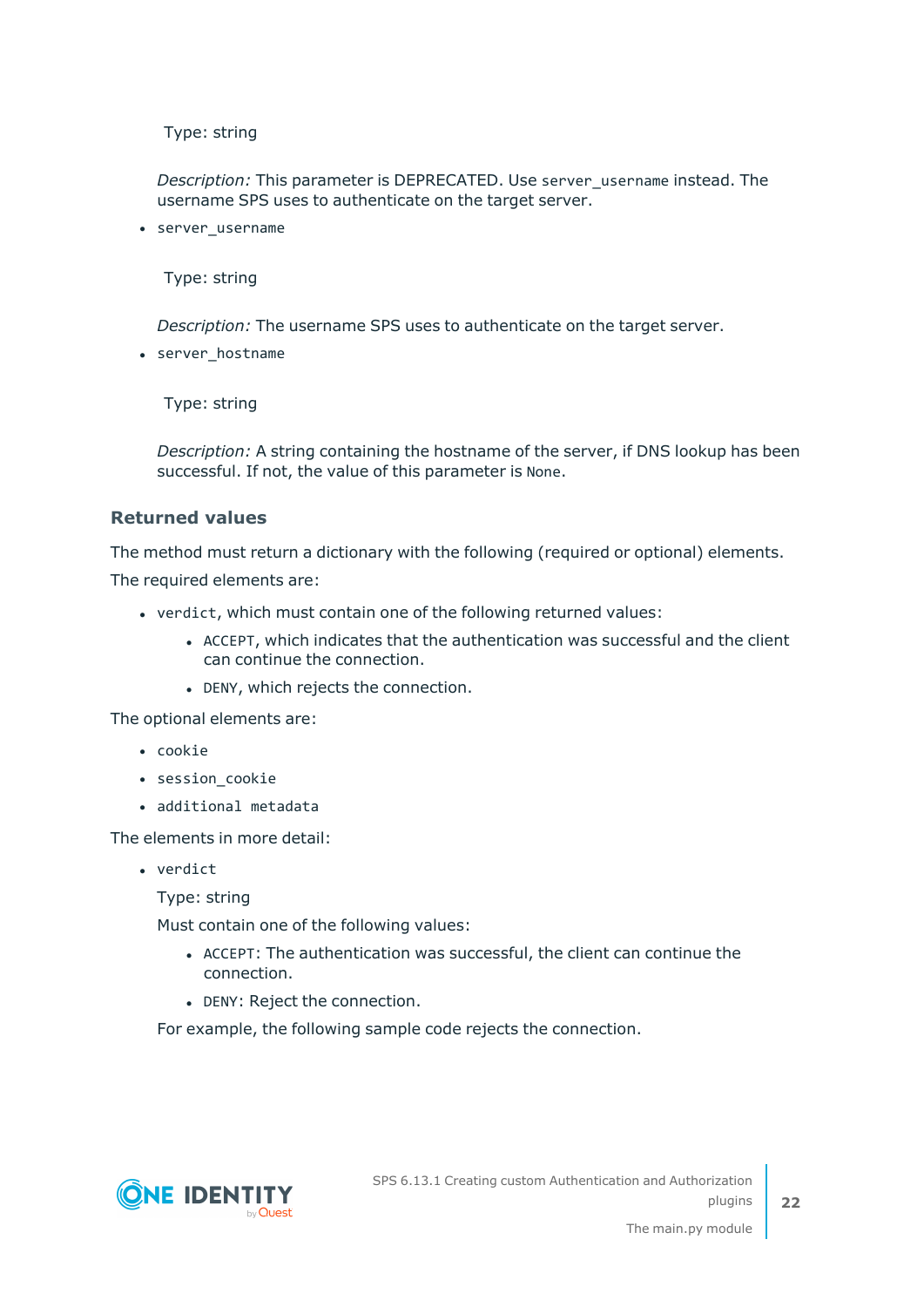#### **Example**

return { 'verdict': 'DENY' }

 $\cdot$  cookie

Type: dictionary

Required: no

*Description:* The cookie returned by the previous hook in the session. If this is the first call for that session, it is initialized as an empty dictionary, otherwise it has the value returned by one of the previous calls in this particular AA plugin. You can use the cookie to maintain the state for each particular connection or to transfer information between the different methods of the plugin. For an example that transfers information in the cookie between two methods, see [Examples](#page-24-0) on page 25.

• session cookie

Type: dictionary

Required: no

*Description:* You can use the session cookie to maintain global state between plugins for each particular connection. If this is the first call for that session, it is initialized as an empty dictionary, otherwise it has the value returned by a previous plugin hook in the session.

• additional\_metadata

Type: string Required: no

*Description:* The value of this string will be stored in the **Additional metadata** column of the SPS connection database, and will be available on the SPS search interface.

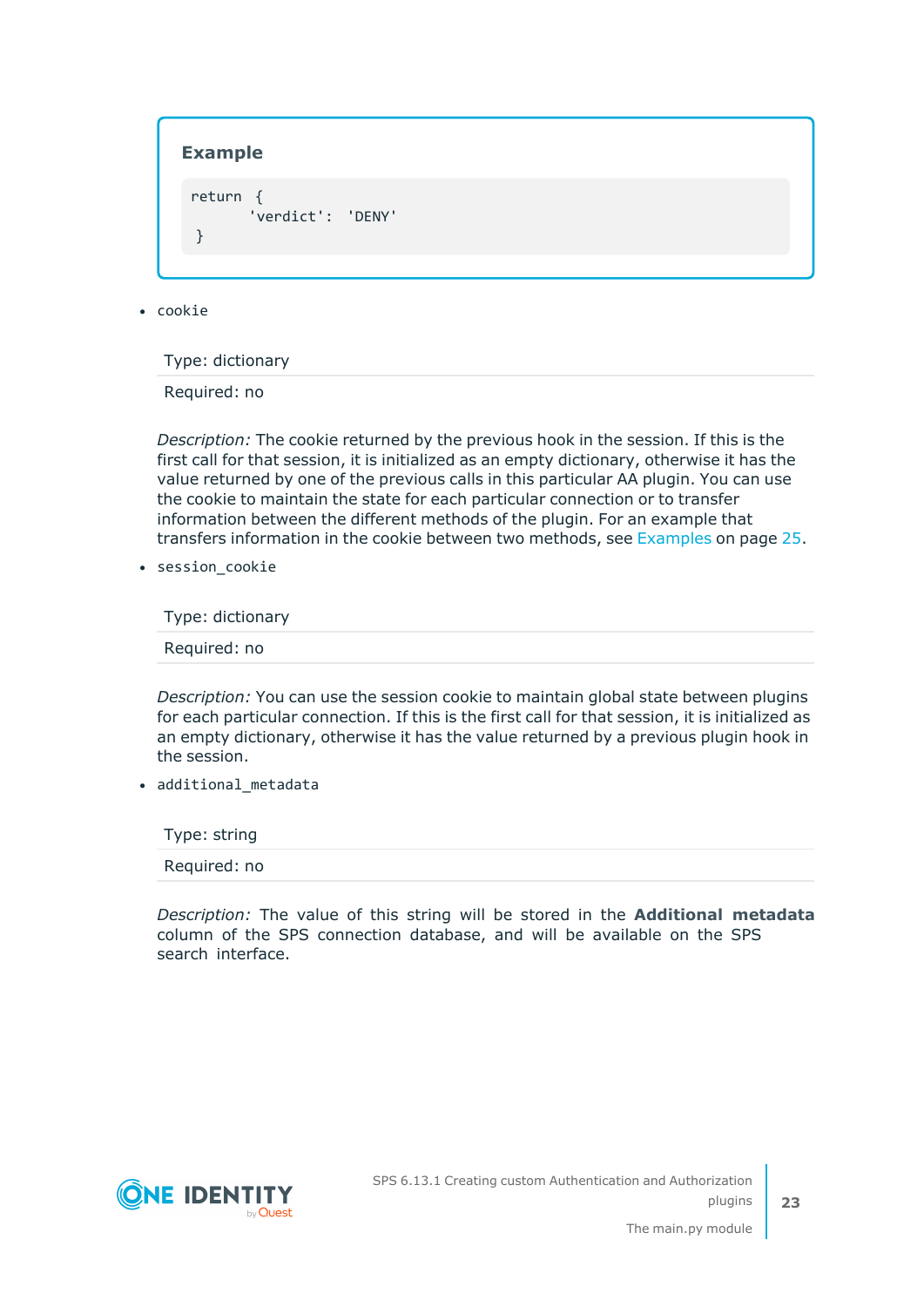### <span id="page-23-0"></span>**session\_ended**

A session is the logical unit of user connections: it starts with logging in to the target, and ends when the connection ends. SPS executes the session\_id hook when the session is closed. It is called exactly once for the same session.

TIP: You can use this hook to send a log message related to the entire session or close the ticket related to the session if the plugin interacts with a ticketing system.

You must implement the session\_ended method in the plugin.

#### **Input arguments**

• session id

Type: string

*Description:* The unique identifier of the session.

 $\cdot$  cookie

Type: dictionary

*Description:* The cookie returned by the previous hook in the session. If this is the first call for that session, it is initialized as an empty dictionary, otherwise it has the value returned by one of the previous calls in this particular AA plugin. You can use the cookie to maintain the state for each particular connection or to transfer information between the different methods of the plugin. For an example that transfers information in the cookie between two methods, see [Examples](#page-24-0) on page 25.

• session\_cookie

Type: dictionary

*Description:* You can use the session cookie to maintain global state between plugins for each particular connection. If this is the first call for that session, it is initialized as an empty dictionary, otherwise it has the value returned by a previous plugin hook in the session.

#### **Returned values**

This hook does not return values.

#### **session\_ended example**

The following example formats every information received in the cookie into key-value pairs and prints a log message including this information into the log file.

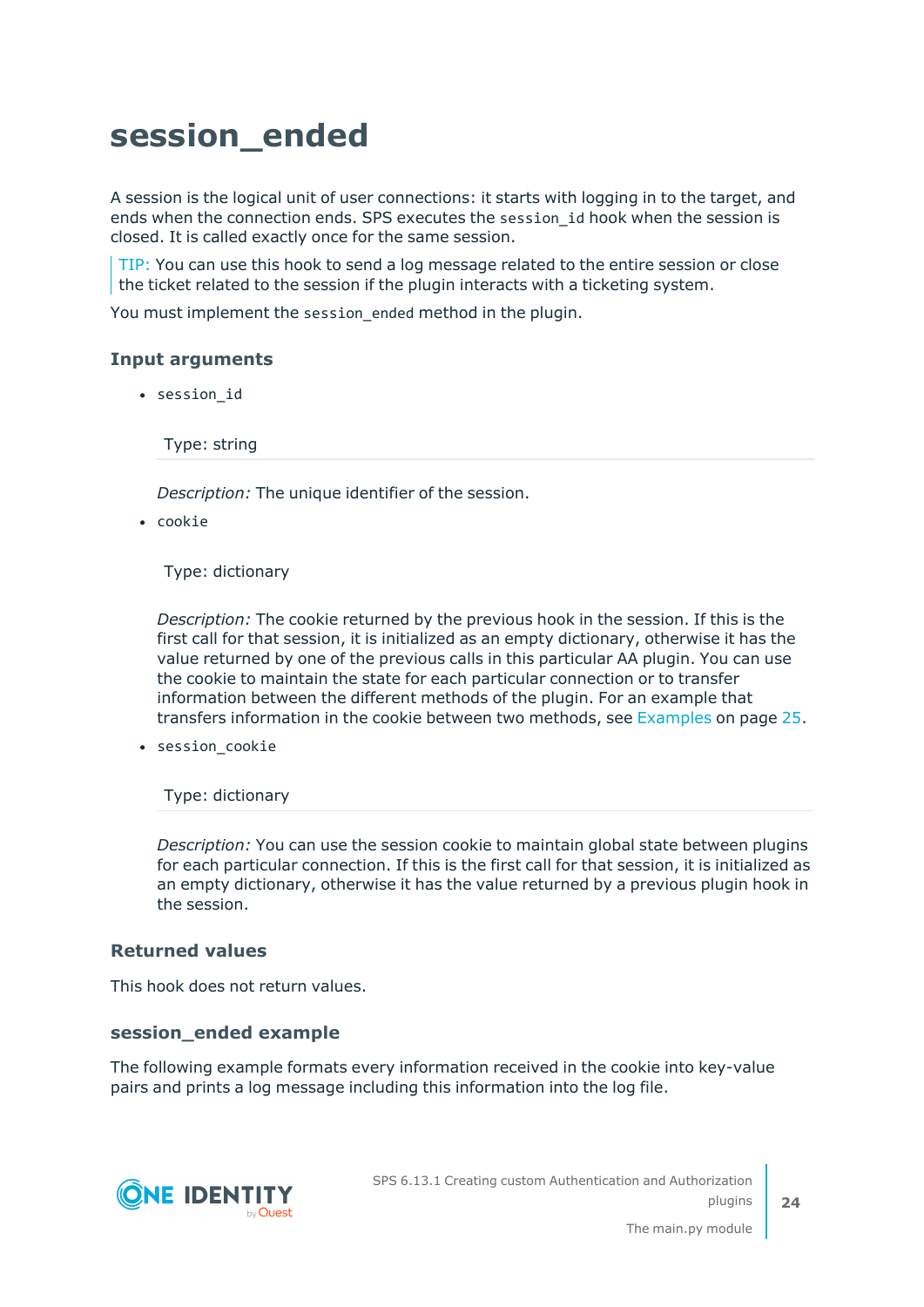### **Example**

```
def session ended(self, session id, session cookie, cookie):
    session details = ','.join(['{}0]={1}':format(key, cookie[key]) for key in sorted cookie.keys()
    ])
    print("Session ended; session_id='{0}', session_details='{1}'".
        format(session id, session details))
```
### <span id="page-24-0"></span>**Examples**

The following example checks if the user has entered the string good as the token number. If the value of the token number is anything other than good, the plugin displays a prompt to the user up to three times. After three unsuccessful attempts, the plugin terminates the connection.

#### **Example**

```
def authenticate(self, key_value_pairs, cookie):
      if key_value_pairs.get('token') == "good":
            return {'verdict': 'ACCEPT'}
      cookie['cnt'] = cookie.get('cnt', 0) + 1
      if cookie['cnt'] > 3:
            return {'verdict': 'DENY'}
      return {'verdict': 'NEEDINFO',
                  'question': ('token', 'Enter token number: '),
                  'cookie': cookie
      }
```
The following example shows how to use the cookie to transfer data from the authenticate method to the session\_ended method.

#### **Example**



SPS 6.13.1 Creating custom Authentication and Authorization plugins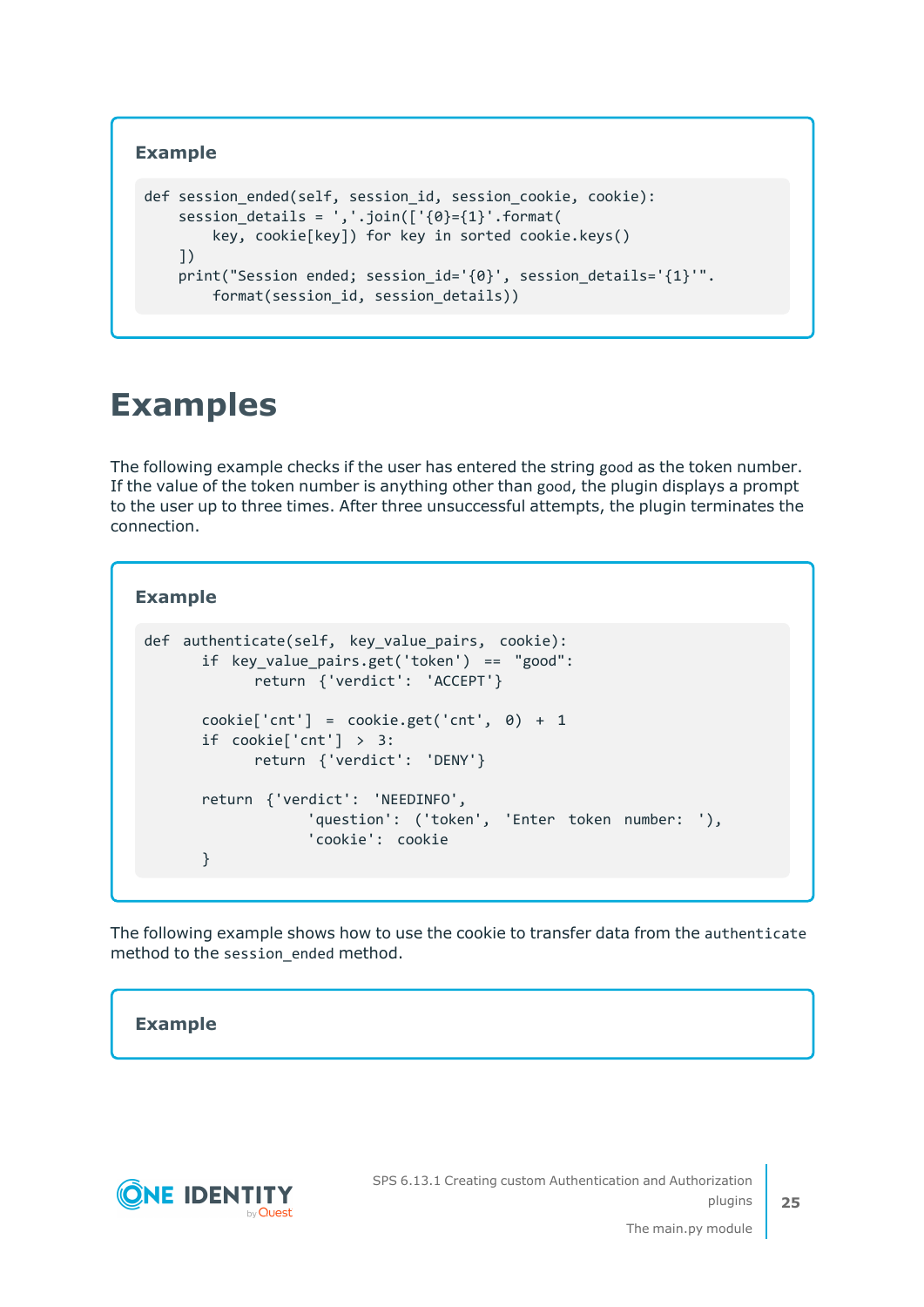```
import sys
class Plugin(object):
    def authenticate(self, session_id, cookie, protocol,
    connection name, client ip, client port, key value pairs):
       token = key value pairs.pop('token', None)
   # Accept the connection if the user provides a token number
    if token:
        # Write code here that validates the token number and
        retrieves the username and usergroups of the user
        # We add the client_ip to the 'cookie' so it will be
        available in the session ended method as well
        return {
            'verdict': 'ACCEPT',
            'gateway user': 'username-received-from-third-party',
            'gateway_groups': [
                'usergroup1-received-from-third-party',
                'usergroup2-received-from-third-party'],
            'additional metadata': token,
            'cookie': {'client ip': client ip}
        }
    # Display a prompt to the user to request a token number
    else:
        return {
            'verdict': 'NEEDINFO',
            'question': ('token', 'Enter your token number: ')
        }
    def session_ended(self, session_id, cookie):
        session_details = ','.join([
            '{0}={1}'.format(key, cookie[key]) for key in
            sorted(cookie.keys())
        ])
    # Send a log message when the session ends, including the
    # client ip address received in the cookie
    print("Session ended; session_id='{0}', session_details='{1}'".
        format(session_id, session_details))
```
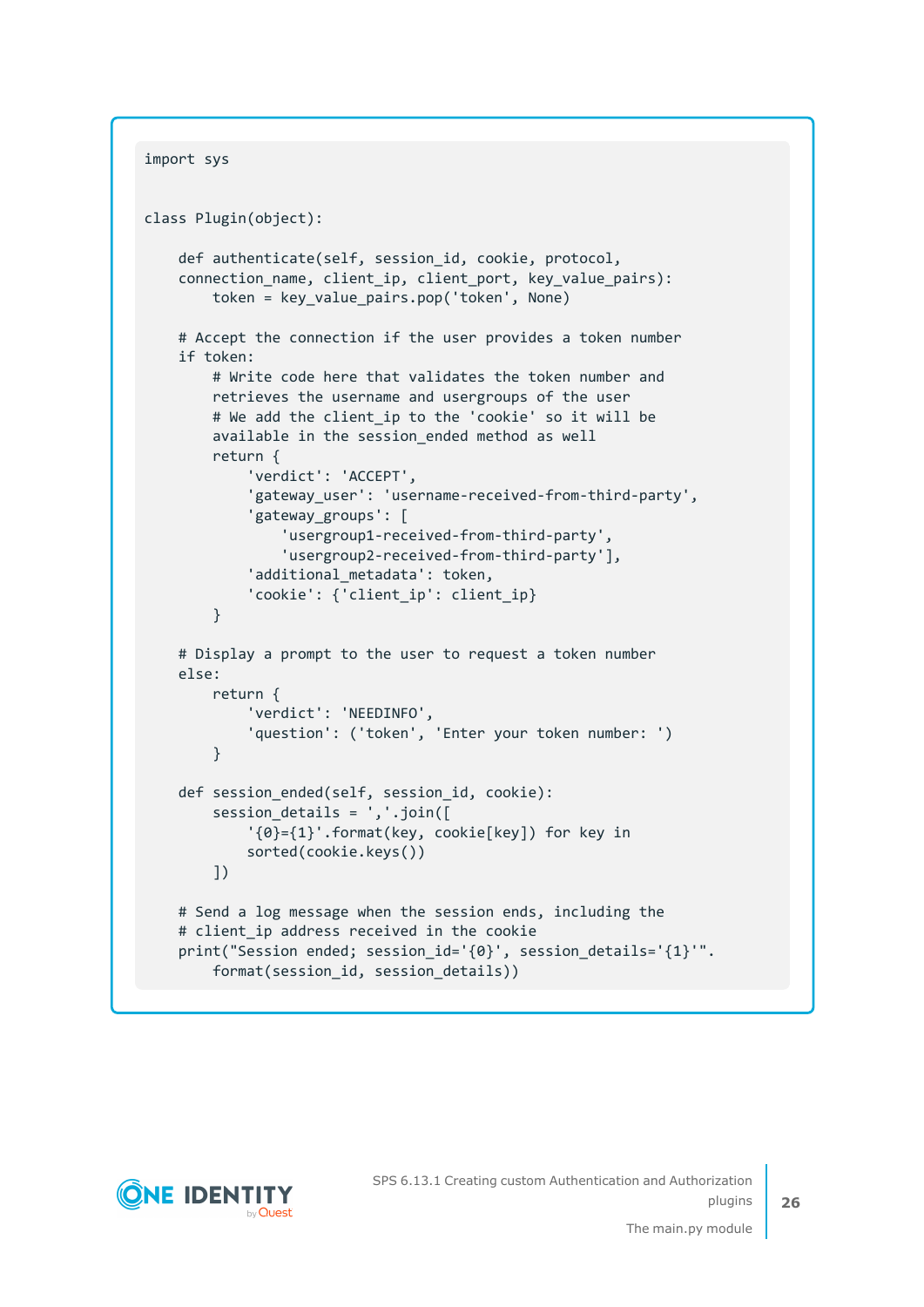## <span id="page-26-0"></span>**Tips and tricks**

If you need the public hostname of SPS in the plugin, the plugin can read it from the /etc/hostnickname file.



SPS 6.13.1 Creating custom Authentication and Authorization plugins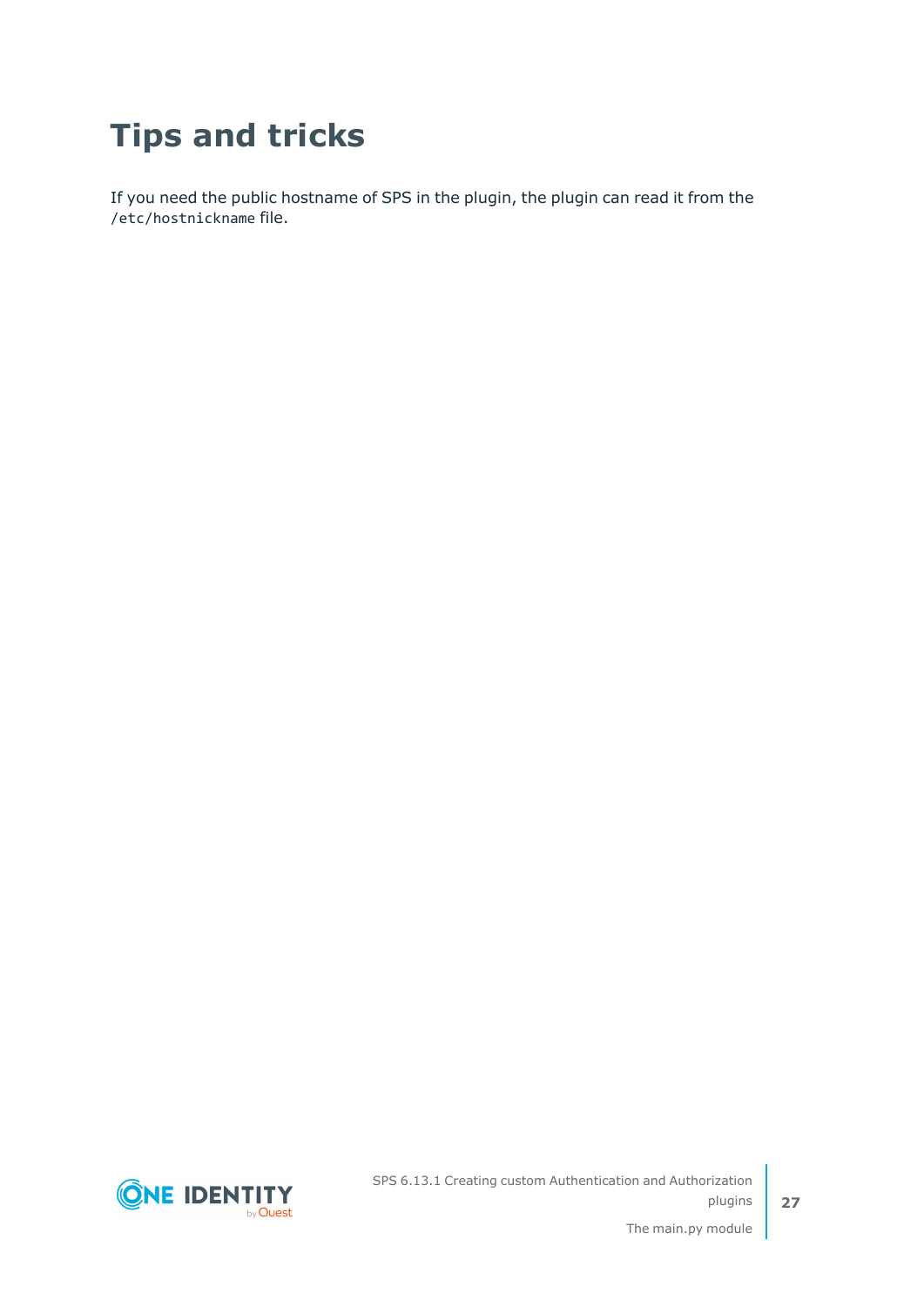# <span id="page-27-0"></span>**The sample configuration file (default.cfg)**

Your plugin . zip file may contain an optional default. cfg sample configuration file. This file serves to provide an example configuration that you can use as a basis for customization if you wish to adapt the plugin to your site's needs.

The only prerequisites for this file are as follows:

- It must be a UTF-8 encoded text file.
- The size of the file must not exceed 10 KiB.

Other than these prerequisites, the contents of the file are not restricted in any way.

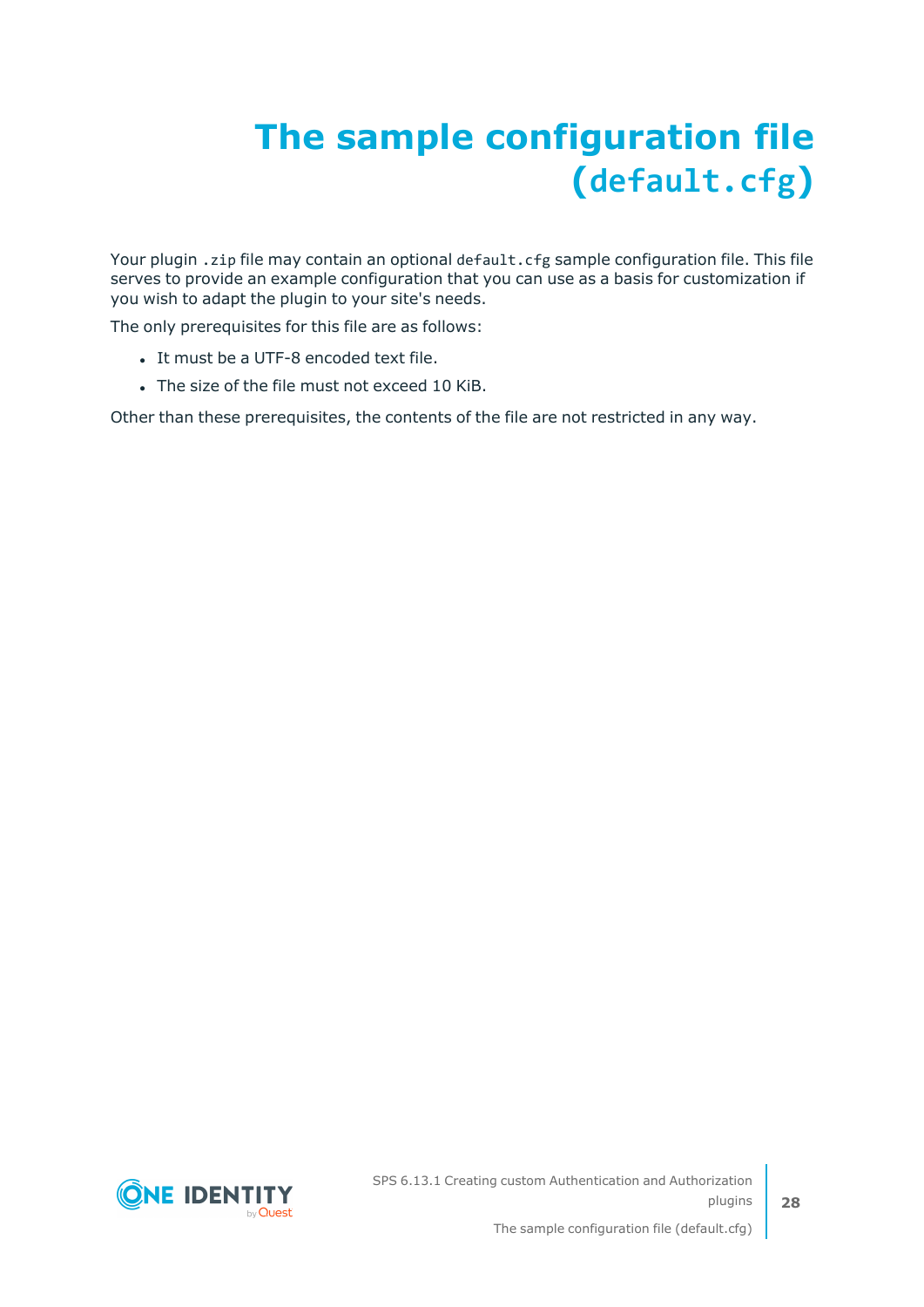# **Plugin troubleshooting**

<span id="page-28-0"></span>On the default log level, One Identity Safeguard for Privileged Sessions (SPS) logs everything that the plugin writes to stdout and stderr. Log message lines are prefixed with the session ID of the proxy, which makes it easier to find correlating messages.

To transfer information between the methods of a plugin (for example, to include data in a log message when the session is closed), you can use a cookie.

If an error occurs while executing the plugin, SPS automatically terminates the session.

NOTE: This error is not visible in the verdict of the session. To find out why the session was terminated, you have to check the logs.

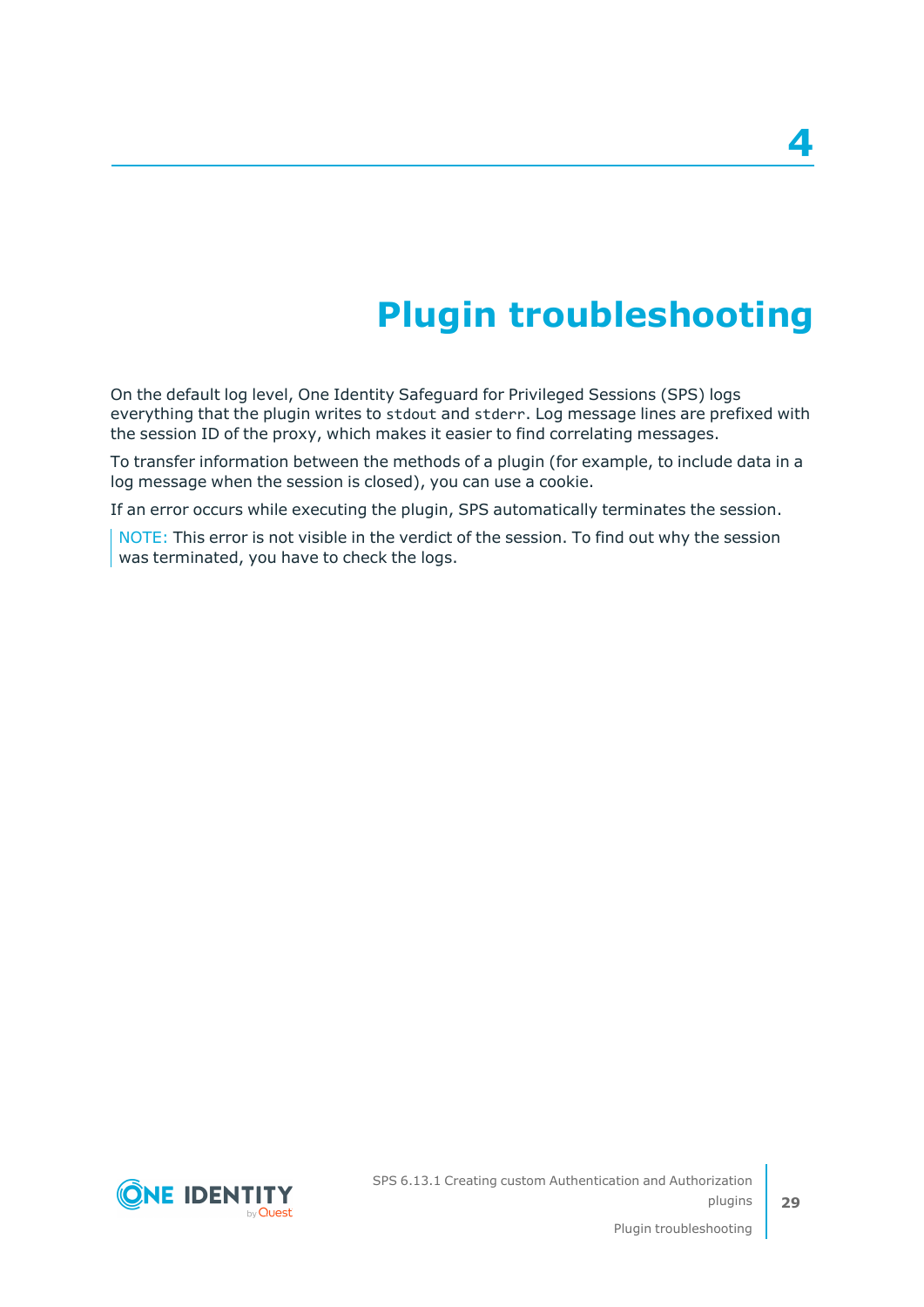## <span id="page-29-0"></span>**Integrating SPS to ticketing systems**

From SPS 5 LTS and later, this functionality is available using the Authentication and Authorization (AA) plugin.SPS executes the authorize method after the authentication method, and any inband gateway authentication or inband destination selection selection steps. As a result, the authorize method already has access the IP address of the target server, and the remote username (that is, the username used in the server-side connection).

To use an AA plugin to integrate SPS to a ticketing system, note the following points.

- You can only request the ticket ID or other information from the user in the authentication hook ([authenticate](#page-11-0) on page 12). For details on how the user can provide such data during a connection, see "Integrating external [authentication](https://support.oneidentity.com/technical-documents/safeguard-for-privileged-sessions/6.13.1/administration-guide/advanced-authentication-and-authorization-techniques/integrating-external-authentication-and-authorization-systems/) and authorization systems" in the [Administration](https://support.oneidentity.com/technical-documents/safeguard-for-privileged-sessions/6.13.1/administration-guide/advanced-authentication-and-authorization-techniques/integrating-external-authentication-and-authorization-systems/) Guide.
- You must implement the actual authorization (for example, connecting and querying the ticketing system) in [authorize](#page-17-0) on page 18. As a side effect, if the user submits an invalid ticket ID (or other invalid information) in the authentication hook, this error will not be recognized until the authorization hook. The user cannot correct this error and SPS will reject the connection. In this case, the user must initiate a new connection to provide the correct information.
- Only the Remote Desktop (RDP), Secure Shell (SSH), and Telnet protocols are supported.

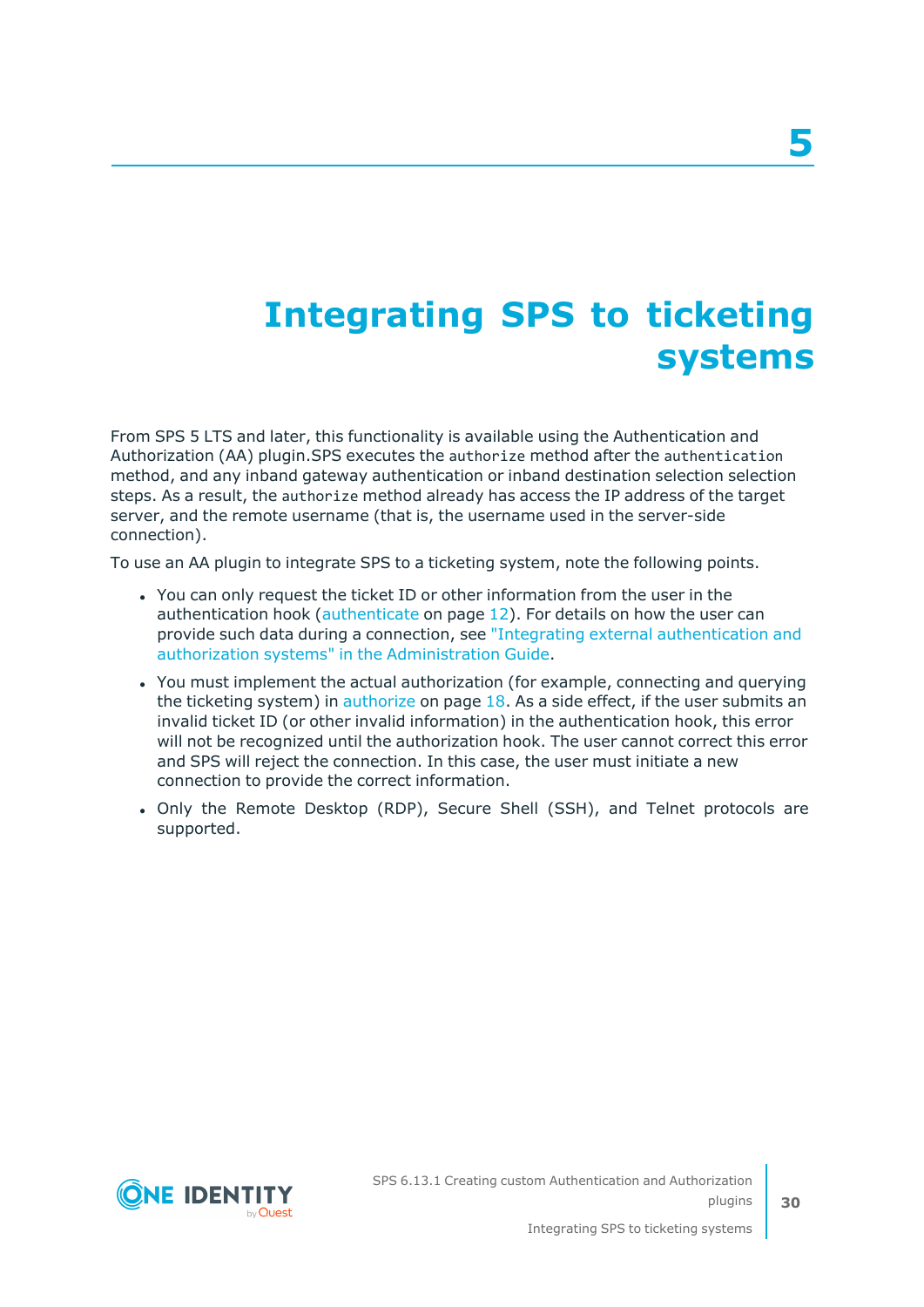<span id="page-30-0"></span>One Identity solutions eliminate the complexities and time-consuming processes often required to govern identities, manage privileged accounts and control access. Our solutions enhance business agility while addressing your IAM challenges with on-premises, cloud and hybrid environments.

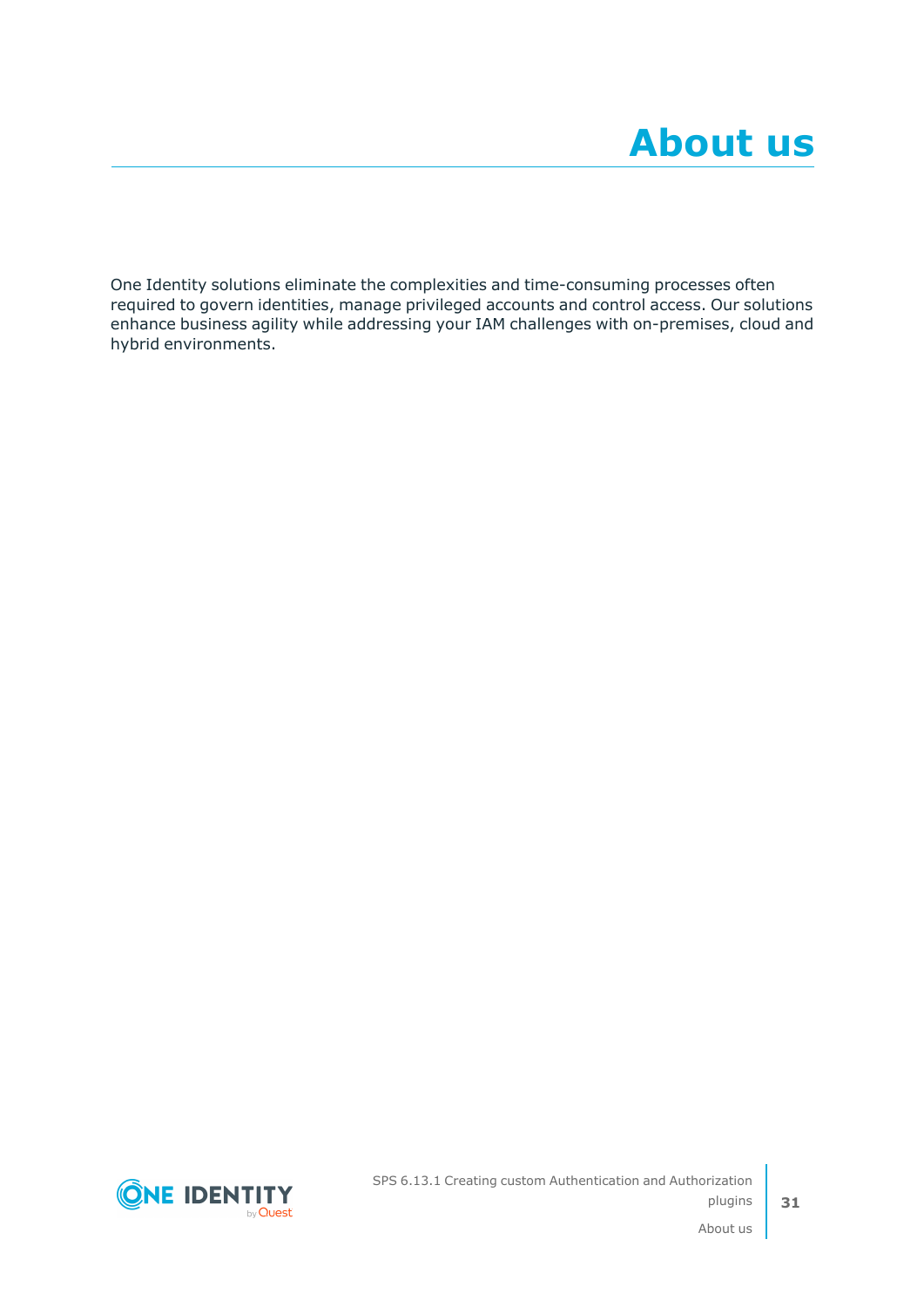## **Contacting us**

<span id="page-31-0"></span>For sales and other inquiries, such as licensing, support, and renewals, visit [https://www.oneidentity.com/company/contact-us.aspx.](https://www.oneidentity.com/company/contact-us.aspx)

**ONE IDENTITY** by **Quest**  SPS 6.13.1 Creating custom Authentication and Authorization plugins

Contacting us